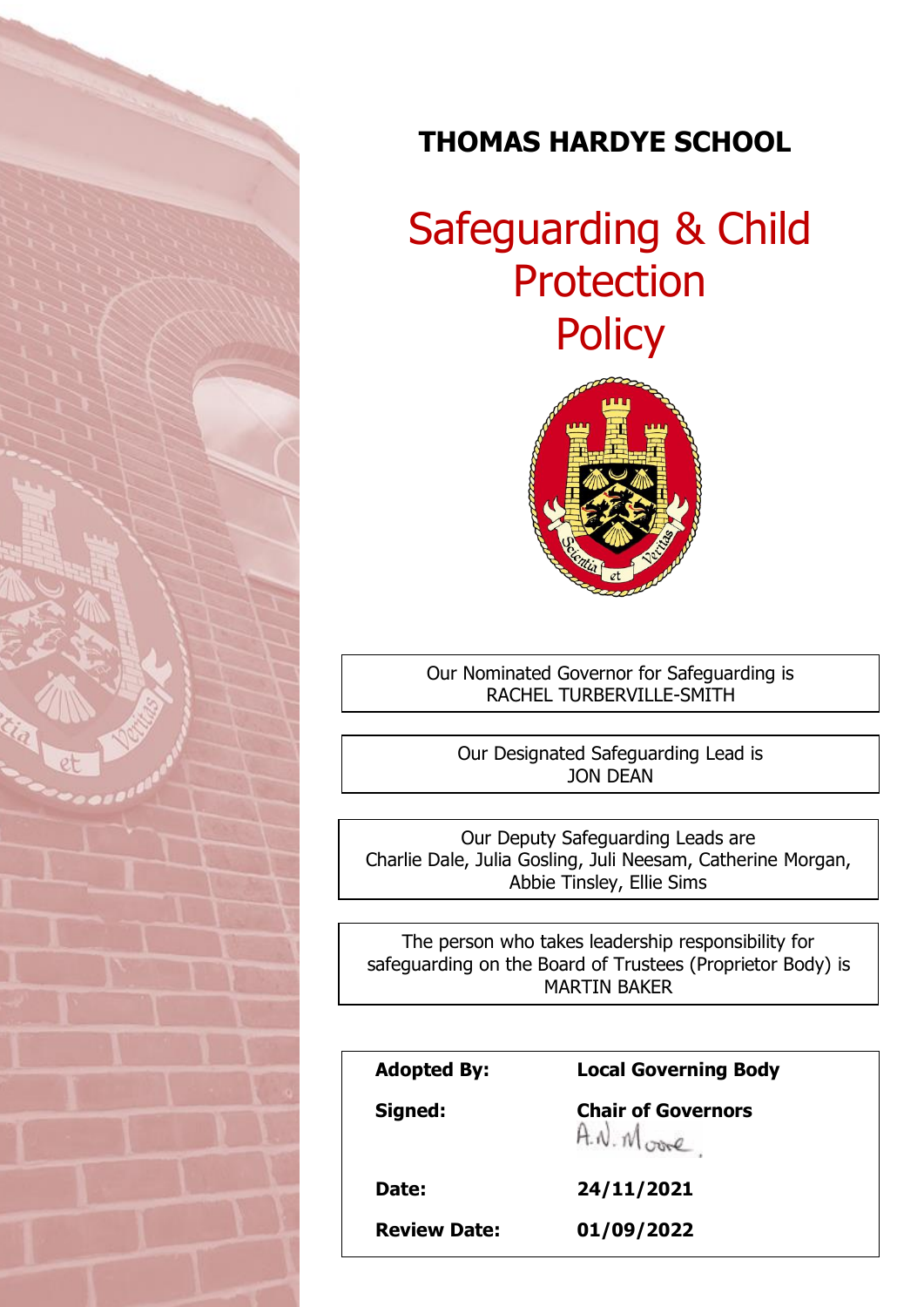# **Named Designated Safeguarding Lead(s)**

| Designated<br>Safeguarding Lead | Deputy Designated<br>Safeguarding<br>Lead(s)                                             | Nominated<br>Safeguarding<br>Governor/Trustee                               | Chair of Governors/<br><b>Trustees</b>                |
|---------------------------------|------------------------------------------------------------------------------------------|-----------------------------------------------------------------------------|-------------------------------------------------------|
| Jon Dean                        | Charlie Dale<br>Julia Gosling<br>Catherine Morgan<br>Juli Neesam<br><b>Abbie Tinsley</b> | Rachel Turbeville-<br>Smith - Governor<br>Martin Baker -<br><b>Trustees</b> | Anthony Moore -<br>Governors<br>Garry Batt - Trustees |

# **Named personnel with designated responsibility regarding allegations against staff**

| Designated Senior<br>Manager (this<br>would normally be<br>the Head teacher) | Deputy<br>Designated Senior<br>Manager | Chair of<br>Governors/Trustees                        | Nominated<br>Governor/Trustee                                     |
|------------------------------------------------------------------------------|----------------------------------------|-------------------------------------------------------|-------------------------------------------------------------------|
| Nick Rutherford                                                              | <b>Iain Cornell</b>                    | Anthony Moore -<br>Governors<br>Garry Batt - Trustees | Rachel Turbeville-Smith -<br>Governors<br>Martin Baker - Trustees |

# **Dates the Safeguarding Policy is reviewed**

| <b>Review Date</b> | Changes made/Details of action<br>plan | Due Date            | By Whom                                                          |
|--------------------|----------------------------------------|---------------------|------------------------------------------------------------------|
| 20/10/2021         |                                        | of academic<br>year | $1st$ FGB meeting $ $ DSL, DDSLs and<br>Safeguarding<br>qovernor |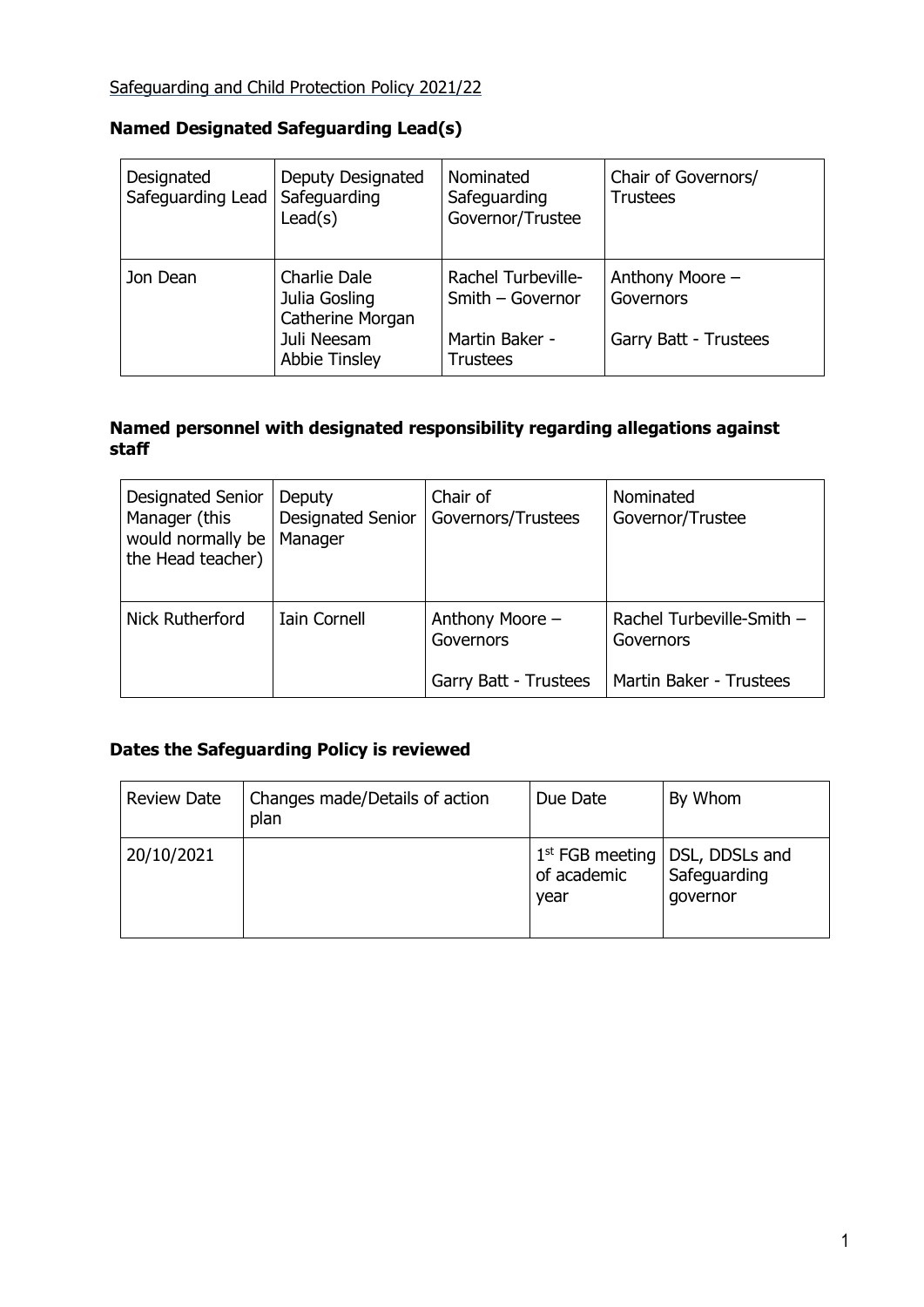# **Contents**

# **1 Introduction**

# **2 Our School's [Commitment](#page-4-0)**

2.1 Safeguarding and promoting welfare of children 2.2 Child Protection 2.3 Our Approach to Safeguarding Children

# **3. Roles and [Responsibilities](#page-5-0)**

3.1 All staff and volunteers

# **4 Designated Safeguarding Lead(s) (DSL)**

4.1 Referrals

4.2 Training

4.3 Raising Awareness

# **5. Our Head Teacher**

# **6. Our Governing Body**

# **7. Supporting Children and Working in Partnership with Parents**

# **8. Information about Safeguarding for Pupils**

# **9. A Partnership Approach**

#### **10**. **Identifying children who may be at risk or may have been significantly harmed**

10.1 Definitions and Indicators of Abuse 10.2 Physical Abuse 10.3 Emotional Abuse 10.4 Sexual Abuse 10.5 Neglect

# **11. Taking action to ensure that children are safe at school and home**

# **12. Responding to Disclosure**

# **13. Confidentiality**

# **14: Pupil Information**

# **15. Action by the Designated Safeguarding Lead (or the Deputy Designated Safeguarding Lead in their absence)**

15.1 Action following a Safeguarding Referral

15.2 Dealing with Disagreements and Escalation of Concerns

# **16. Safer Recruitment and Selection**

# **17. Safe Practice**

# **18. The use of 'reasonable force'**

# **19. School Safeguarding, Child Protection Training and Staff Induction**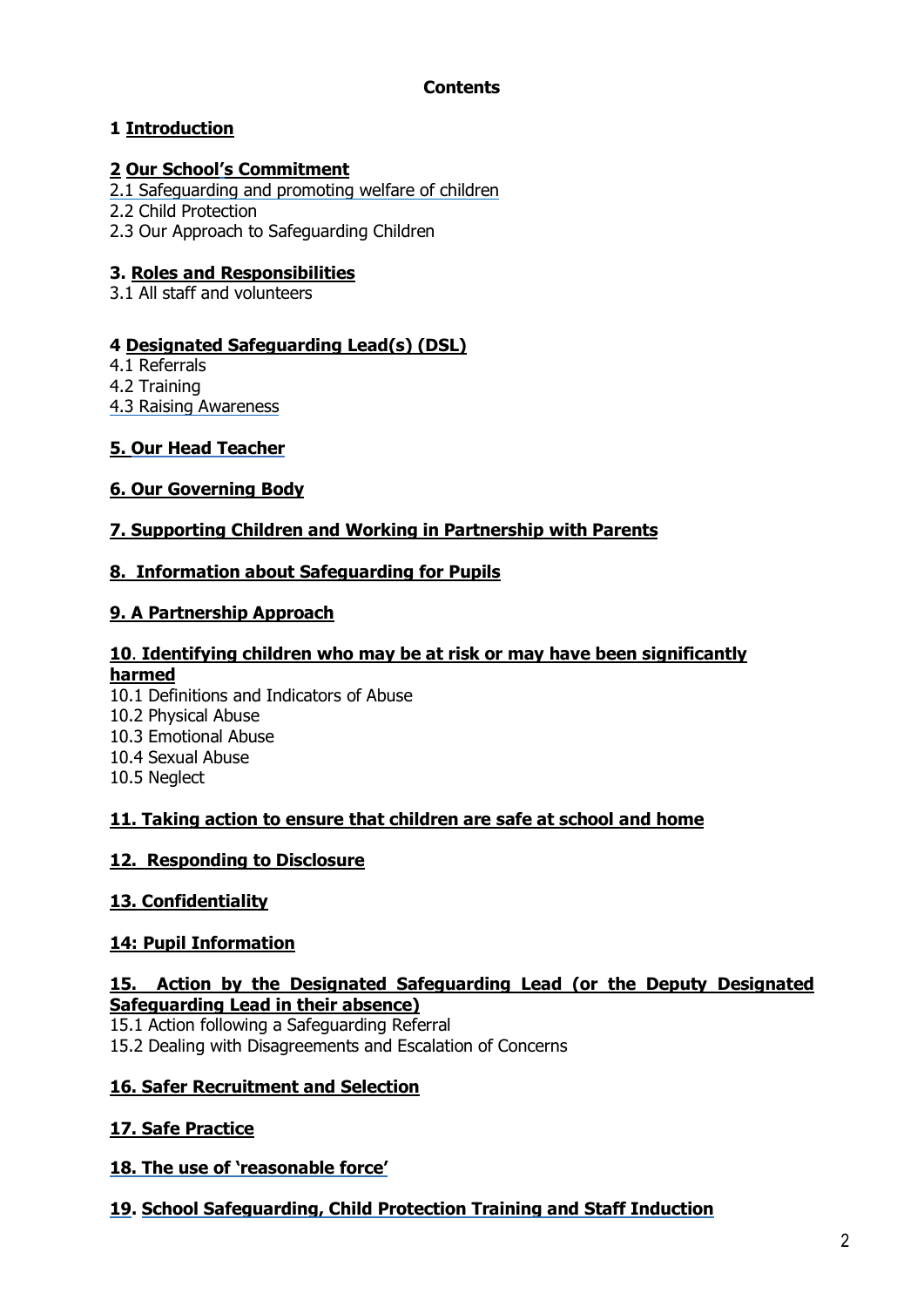# **20. Extended School and Off-Site Arrangements**

#### **21. Allegations regarding person(s) working in or on behalf of the school (including volunteers**

21.1 Initial Action by person receiving or identifying an allegation or concern

21.2 Initial Action by the Headteacher

21.3 Subsequent Action by the Headteacher (or designated person)

#### **22. Children with special educational needs and disabilities**

# **23. Mental Health**

#### **24. Further Information on Safeguarding Issues**

24.1 Bullying 24.2 Online Safety 24.3 Filters and monitoring 24.4 Information and support 24.5 Photography and Images 24.6 Children missing from Education 24.7 Elective Home Education (EHE) 24.8 Children who harm others. 24.9 Peer on peer abuse

### **25. Sexual Violence and Sexual harassment between children in schools and colleges.**

25.1 Upskirting

# **26. Child Criminal Exploitation**

26.1 Child Sexual Exploitation

26.2 County Lines

26.3 Sexual Violence and Sexual harassment between children in schools and colleges.

# **27. Assessment of Risk outside the home (prev Contextual Safeguarding)**

#### **28. Female Genital Mutilation (FGM)**

28.1 FGM Mandatory reporting duty 28.2 So called honour- based Abuse

#### **29. Preventing radicalisation and extremism.**

29.1 Channel

#### **30 Children with family members in prison**

# **31 Operation Encompass**

# **32 Homelessness**

#### **33 References**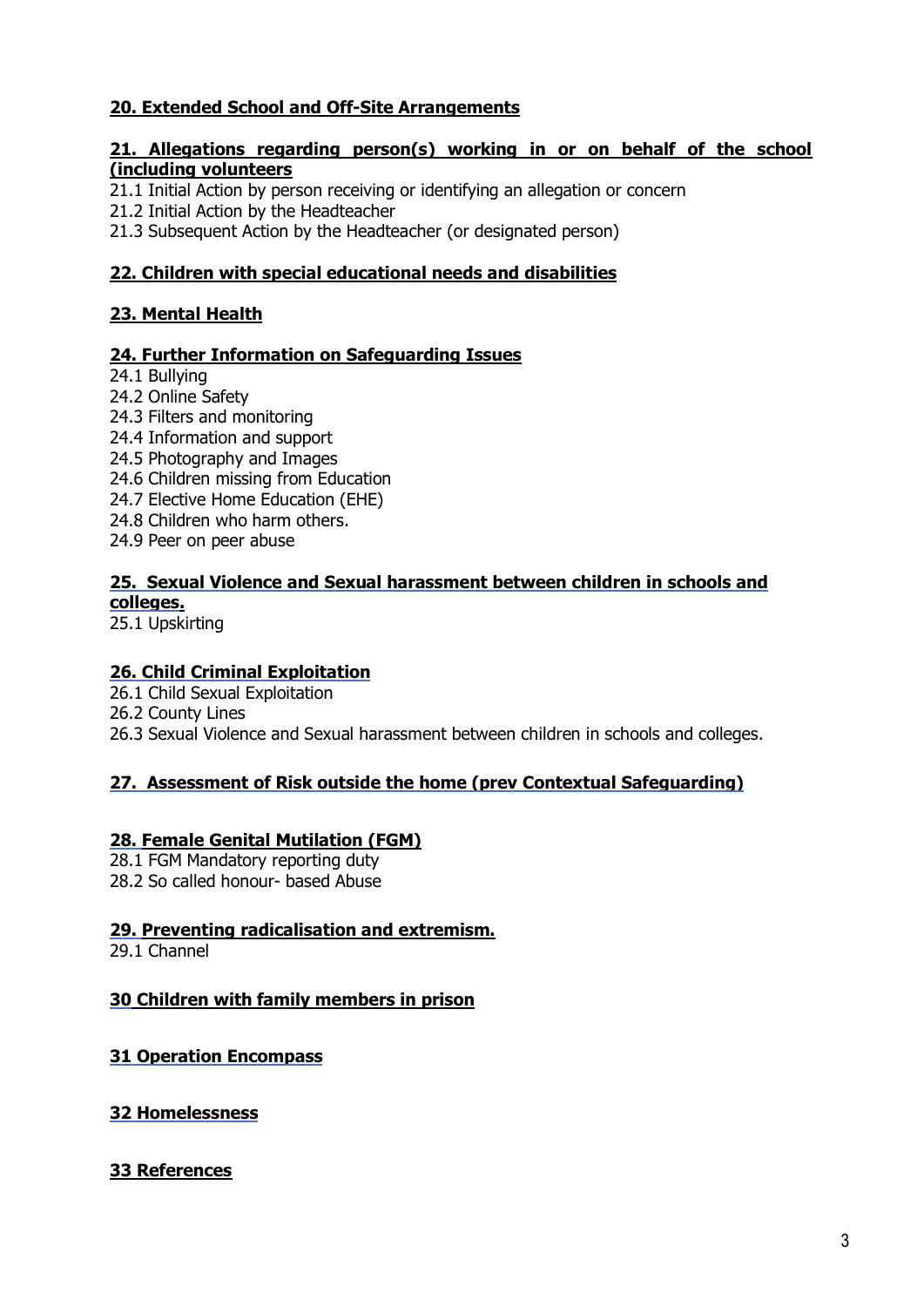# **Appendices**

**Appendix 1 -** Useful contacts

# **1: Introduction**

Everyone at The Thomas Hardye School who comes into contact with children and their families has a role to play in safeguarding children. School staff are particularly important in safeguarding and promoting the welfare of children as we are in a position to identify concerns early and provide help for children. School staff form part of the wider safeguarding system for children to prevent concerns from escalating. We will work with Children's Social Care, the Police, Health services and other relevant agencies to promote the welfare of children and protect them from harm.

This policy applies to all staff, including the Senior Leadership Team, teachers volunteers, trainee teachers, non-teaching staff, contractors and/or apprentices, working in or on behalf of the school. It provides information about the actions the school expects from all staff, it will be updated annually and known to everyone working in the school and the governing body. It will be available to parents on request and via our website.

This policy is in line with statutory guidance for schools and colleges; Keeping Children Safe in Education 2021, Working Together to Safeguard Children 2019.

Everyone working in or for our school must share the objective to help keep children and young people safe by:

- Providing a safe environment for children and young people to learn and develop in our school setting
- Identifying and responding to 'early help' needs of children and families
- Identifying children and young people who are suffering or likely to suffer significant harm, and taking appropriate action with the aim of making sure they are kept safe both at home and in our school setting
- <span id="page-4-0"></span>Maintaining a culture of vigilance and an attitude of 'It could happen here'.

#### **2. Our School's Commitment**

We are committed to safeguarding and promoting the welfare of all of our pupils. Each pupil's welfare is of paramount importance. Throughout this document 'children' includes everyone under the age of 18.

#### **2.1 Safeguarding and promoting the welfare of children is defined as:**

Protecting children from maltreatment; preventing impairment of children's health or development; ensuring that children grow up in circumstances consistent with the provision of safe and effective care; and taking action to enable children to have the best outcomes.

#### **2.2 Child Protection**

Refers to procedures and actions undertaken regarding children who are at risk of Significant harm or have been significantly harmed.

We as a school recognise that:

- Some children may be especially vulnerable to abuse including those missing education, those experiencing extra-familial risk or with a special educational need or disability.
- Children who are abused or neglected may find it difficult to develop a sense of selfworth and to view the world in a positive way; subsequently whilst at school their behaviour may be disruptive and/or challenging.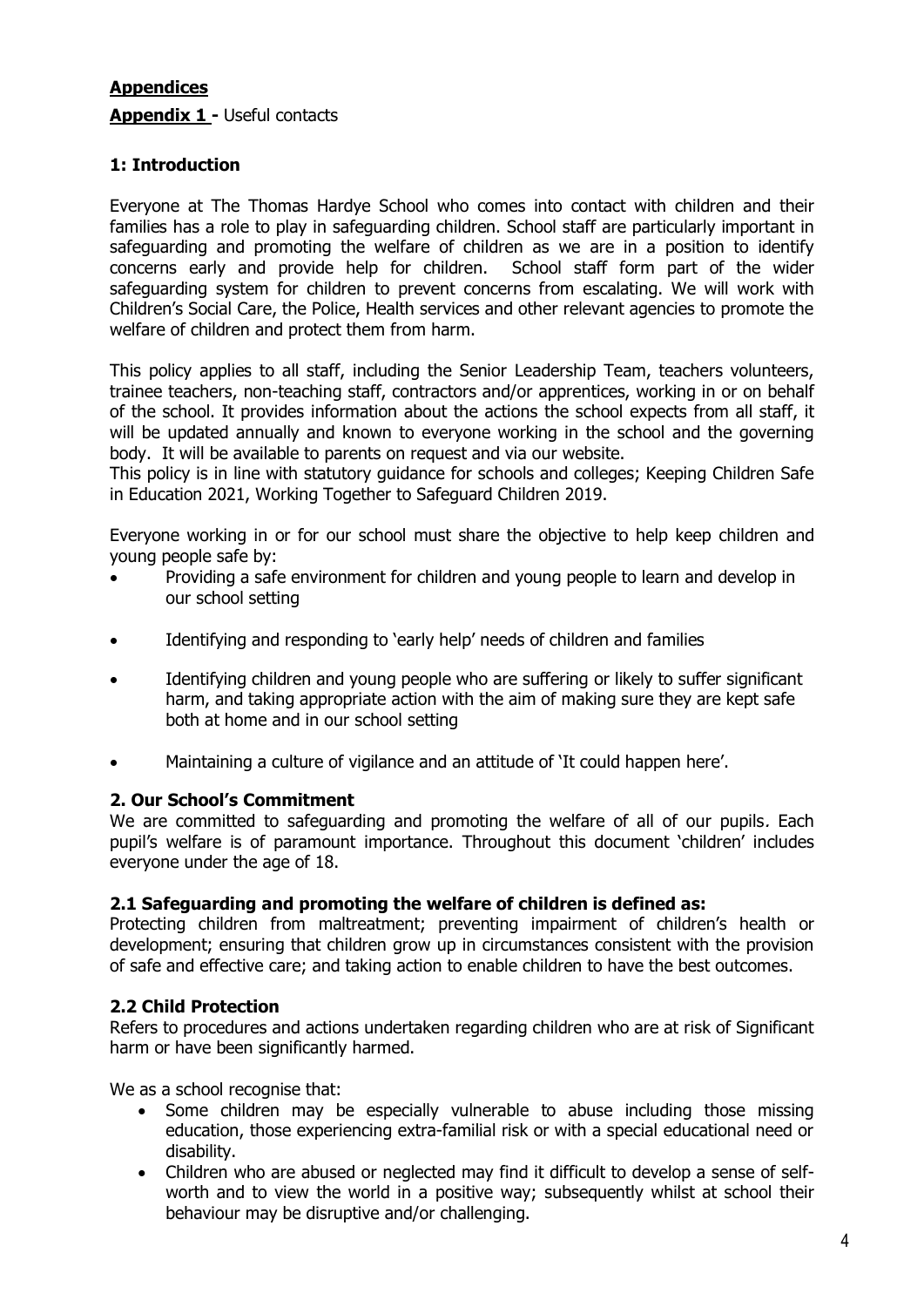- Children can be both victims and perpetrators of abuse.
- Children who harm others may have been maltreated themselves.
- Allegations against staff can be made, however careful and safe our recruitment practices are.

# **3. Our Approach to Safeguarding Children**

- We will ensure all staff are aware of their safeguarding and child protection responsibilities
- All staff have appropriate training to ensure they are able to identify children and young people where concerns about their safety and welfare arise.
- We will ensure all staff and pupils know they can raise issues with the Designated Safeguarding Lead (DSL) (or Deputy DSLs) and that their concerns will be taken seriously.
- There will always be a DSL (or Deputy DSL) on site during the hours of  $8.30 4.30$ .
- All DSLs (or Deputy DSLs) will have appropriate training and understanding of how to manage concerns in an effective way with the welfare of children and young people as their primary focus.

#### <span id="page-5-0"></span>**3. Roles and Responsibilities**

#### **3.1 All staff and volunteers will:**

- Fully comply with the school's policies and procedures, attend appropriate training, and inform the Designated Safeguarding Lead of any concerns. The Governing body will ensure that the mechanisms are in place to support all staff to understand and discharge their role and responsibilities to safeguarding all pupils in our school.
- The Senior Leadership team, DSLs and DSLs and the Governing Body will read and sign to say they have read the full guidance of 'Keeping Children safe in Education 2021 (KCSiE 2021)
- All teaching staff, TA's Pastoral support staff, MSA's will read and sign to say they have read and understood Part one of KCSiE 2021
- All staff in the school who do not work directly with children will read and sign to say they have read and understood Annex A of KCSiE 2021.

# **4. Designated Safeguarding Lead(s) (DSL)**

#### **4.1 Referrals**

- The DSL will act as a source of support, advice and expertise within our school and have access to the Pan Dorset Safeguarding Children Partnership, guidance and procedures (PDSCP).
- Consult with and/or refer cases of suspected abuse or allegations to Children's Social Care and maintain a record of all referrals.
- Liaise with the Headteacher to advise of any issues and ongoing investigations and ensure there is always cover for the DSL role.
- Attend and contribute to safeguarding and child protection meetings as appropriate.
- Monitor and support Child in Need and Child Protection plans.
- Keep detailed, accurate and securely stored electronic records on My Concern, which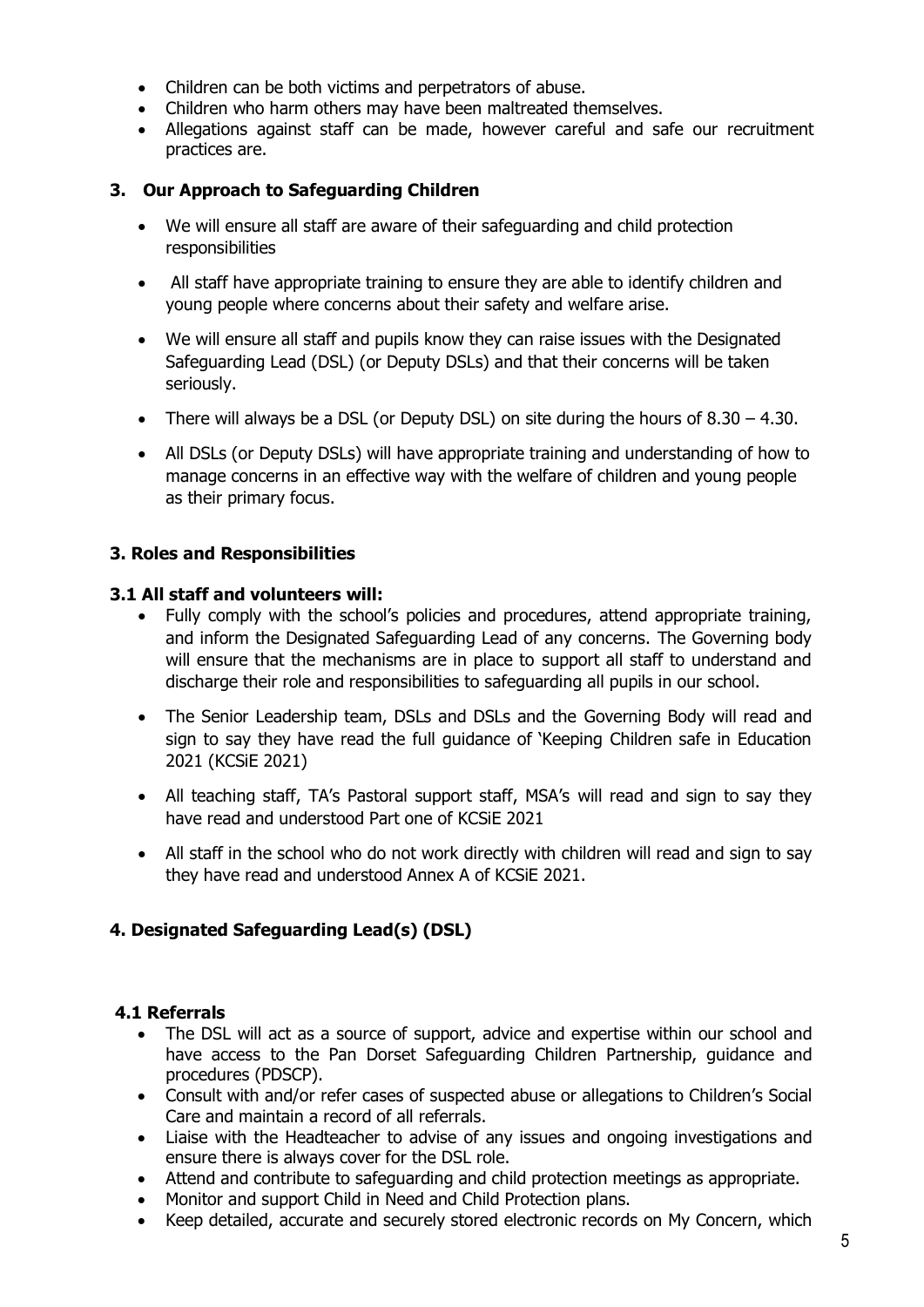will include the outcomes of all actions taken.

### **4.2 Training**

- The DSL will recognise how to identify signs of abuse and know when it is appropriate to make a referral to children's social care
- Have knowledge of the PDSCP Escalation policy and the Local Authority Designated Officer (LADO) role
- Have a clear understanding of the process involved for a child protection case conference and be able to attend and contribute to these
- Ensure that all staff have access to and understand the school's safeguarding and Child Protection Policy.
- Ensure that all staff have induction safeguarding training and receive regular updates.
- Access resources and attend any relevant or refresher training courses at least every two years.

#### **4.3 Raising Awareness**

- The DSL will ensure the Safeguarding Policy is updated and reviewed annually and work with the Governing Body regarding this.
- Ensure parents are made aware of the Safeguarding Policy which will alert them to the fact that referrals may be made by the DSL or a member of school staff, to ensure parents are clear of the schools safeguarding responsibilities and to avoid conflict later.
- Where a child leaves the school, ensure the child protection file is copied for the new setting in a timely manner and transferred to the new school separately from the main pupil file, as well as ensure the pupil's Social Worker is informed.
- The DSL and the Safeguarding Governor complete the Annual Audit return for the PDSC, to ensure that the school is meeting its requirements under statutory guidance.

# **5. The Head Teacher will ensure that:**

- The policies and procedures adopted by the Governing Body are fully implemented and followed by all staff.
- All pupils are provided with opportunities throughout the curriculum to learn about safeguarding, including keeping themselves safe online, relationship education and extra-familial risks including Child Criminal exploitation.
- Sufficient resources and time are allocated to enable the DSL and the deputy to carry out their roles effectively, including the attendance at initial and review child protection conferences, core group and other necessary meetings.
- All staff and volunteers feel able to raise concerns about poor or unsafe practice in regard to children, and such concerns are addressed sensitively and effectively in a timely manner in accordance with the agreed Whistle Blowing Policy.
- They have completed Safer Recruitment training.
- The procedure for managing allegations against staff is known to all staff and displayed on the staff website.
- Operate the procedure for managing allegations effectively and refer relevant concerns to the Local Authority Designated Officer (LADO)
- Anyone who has harmed or may pose a risk to a child is referred to the DBS and any other relevant professional body.
- A senior manager is appointed to deal with allegations against staff in the absence of the Headteacher.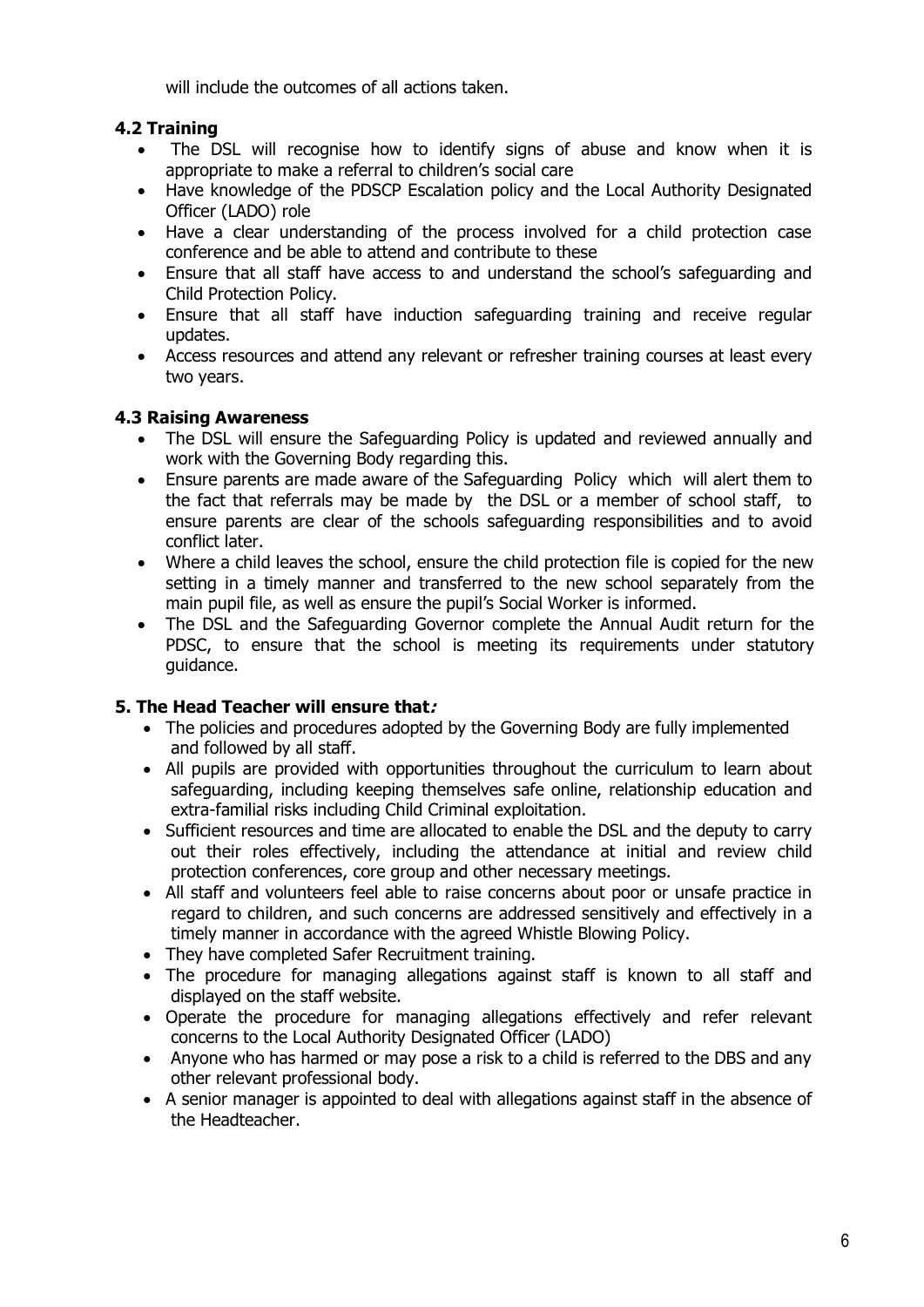#### **6. The Governing Body will ensure that:**

- The school has a Safeguarding and Child Protection Policy with procedures in place that are in accordance with statutory guidance and locally agreed inter-agency procedures. The policy is made available to parents on request and via our website.
- The school operates safer recruitment procedures and makes sure that all appropriate checks are carried out on staff and volunteers who work with children.
- The school follows the Pan Dorset Safeguarding Children Partnership, guidance, and the statutory guidance Keeping Safe in Education 2021, for dealing with allegations of abuse against staff and volunteers.
- A senior member of the school's leadership team is designated to take lead responsibility for safeguarding (and deputy).
- There is a named Governor for safeguarding and DSL and DDSL within the school.
- Ensure that all staff undergo safeguarding and child protection training (including online safety) at induction.
- Staff Comply with the Pan Dorset Safeguarding children Partnership, (PDSCP) guidance
- They remedy, without delay, any deficiencies, or weaknesses regarding safeguarding arrangements
- A Governor is nominated to be responsible for liaising with the LADO and /or partner agencies in the event of allegations of abuse being made against the Headteacher, taking appropriate action to minimise any further possible risk to the children in our school.
- Where services or activities are provided on the school premises by another group or individual, the school will check they have appropriate policies and procedures in place to safeguard children and have 'hire agreements' with external groups and individuals.
- Prevent guidance will be followed to ensure any hire agreements with external groups and individuals are not promoting extremist ideologies.
- Policies and procedures are reviewed annually and provide information to the Local Authority as part of the annual Audit about how the above duties have been discharged.

#### **7. Supporting Children and Working in Partnership with Parents**

- Staff at the school recognise that children's welfare is paramount. Good safeguarding, child protection practice and securing good outcomes for children rely on a positive, open and honest working partnership with parents/carers.
- Whilst we may, on occasion, need to make referrals to Children's Social Care without consultation with parents, we will make every effort to maintain a positive working relationship with them whilst fulfilling our duties to protect children.
- Children will be given an explanation, appropriate to their age and understanding of what action is being taken on their behalf and why.
- We will endeavour to preserve the privacy, dignity and right to confidentiality of the child and parents/carers whilst discharging our statutory duties.
- The DSL will determine which members of staff 'need to know' personal information for the purpose of supporting and protecting the child on the principle of those working directly with children will need to know, in accordance with our Data Protection Policy.
- Staff will not be enabled to share this information further without the expressed permission of the DSL.

# **8. Information about Safeguarding for Pupils**

Through the curriculum and lessons pupils are taught to understand and manage risks they may encounter during school life and work out with staff how these risks may be overcome, considering their wishes and feelings.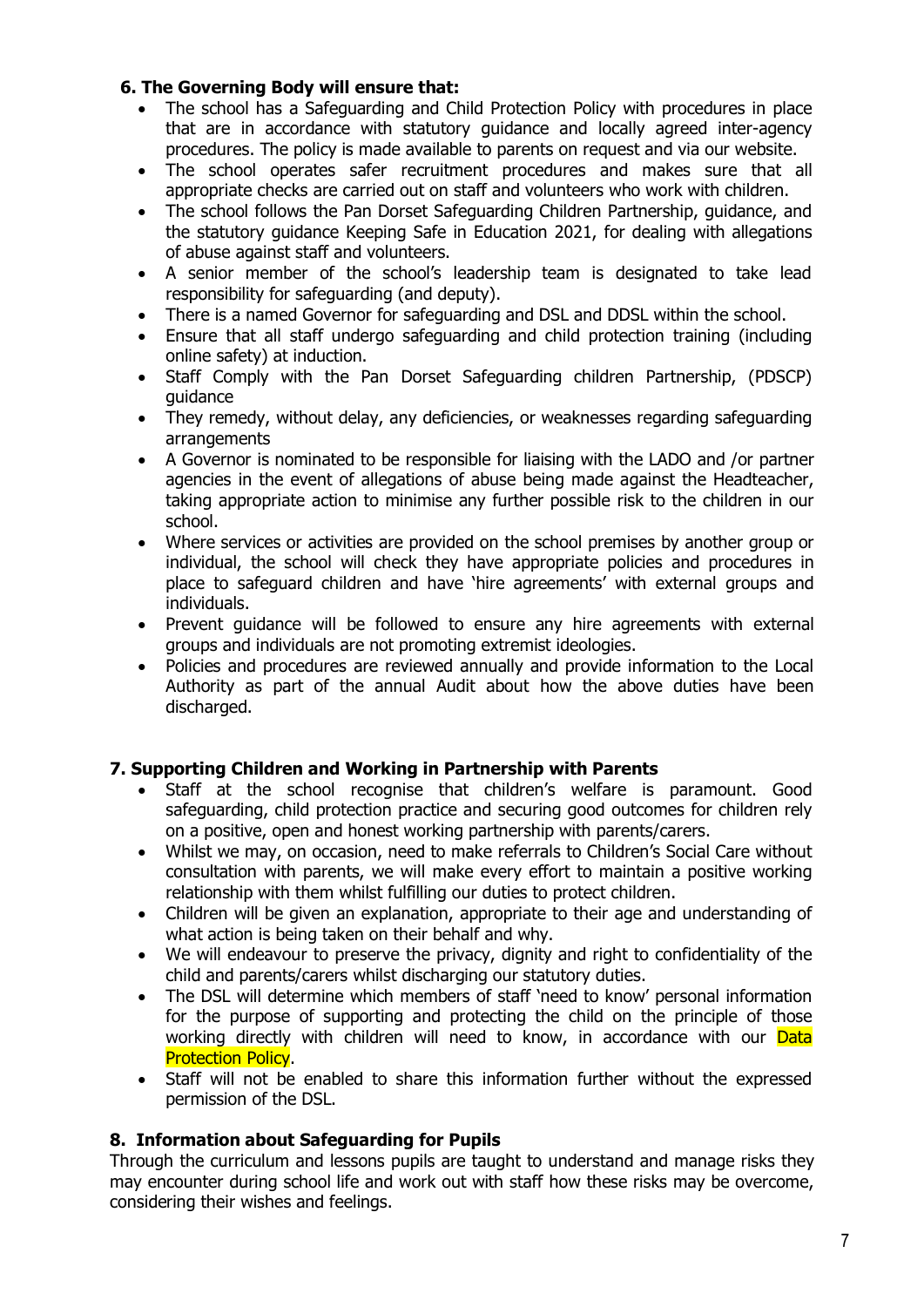- They are regularly reminded about online safety and bullying procedures and taught how to conduct themselves and behave in a responsible and respectful manner.
- Opportunities are provided for children to learn about democracy and the rule of law, positive relationships and safe choices.
- All pupils know there is a DSL and Deputy DSL's who are responsible for their safety and welfare, who they are and that they have a right to speak to a DSL or DDSL, or any other member of staff, if they are worried or concerned.
- Pupils are reminded that confidentiality cannot be guaranteed, but that they will be listened to, heard and informed of what steps can be taken to protect them from harm and that feedback will be sought, so that their views about actions are known.
- There is a display in the school identifying the DSLs and children are made aware of this.

# **9. A Partnership Approach**

We recognise that it is essential to establish positive and effective working relationships with other agencies that are partners of the Pan Dorset Safeguarding children Partnership, There is a joint responsibility on all these agencies to share information to ensure the safeguarding of all children, working together to secure positive outcomes. This will include:

- Social workers/ police attending the school following a Strategy discussion, which has found a child to be at risk of significant harm.
- We will ensure that all staff are aware of the Early Help Services available in order to make timely referrals for support
- The appropriate member of staff will attend /lead on Team Around the Family (TAF) and Team around the child (Tac) meetings as required.

#### **10**. **Identifying children who may be at risk or may have been significantly harmed**

There are four categories of abuse, physical, emotional, sexual and neglect.

Teachers, staff and volunteers in school are well placed to observe any physical, emotional or behavioural signs which indicate that a child may have additional needs or be at risk of or suffering significant harm. The relationships between staff, pupils, parents/carers and the public which foster respect, confidence and trust can lead to disclosures of abuse, and/or school staff being alerted to concerns.

#### **10.1. Definitions and Indicators of Abuse**

- **Harm** means ill-treatment or impairment of health and development, including, for example, impairment suffered from seeing or hearing the ill-treatment of another
- **Development** means physical, intellectual, emotional, social or behavioural development
- **Health** includes physical and mental health
- **Ill-treatment** includes sexual abuse and other forms of ill-treatment which are not physical.
- **Abuse and Neglect** are forms of maltreatment. Somebody may abuse or neglect a child by inflicting harm or failing to act to prevent harm. Children may be abused in a family or in an institutional or community setting, by those known to them, or, more rarely, by a stranger. They may be abused by an adult or adults, another child, children or young people.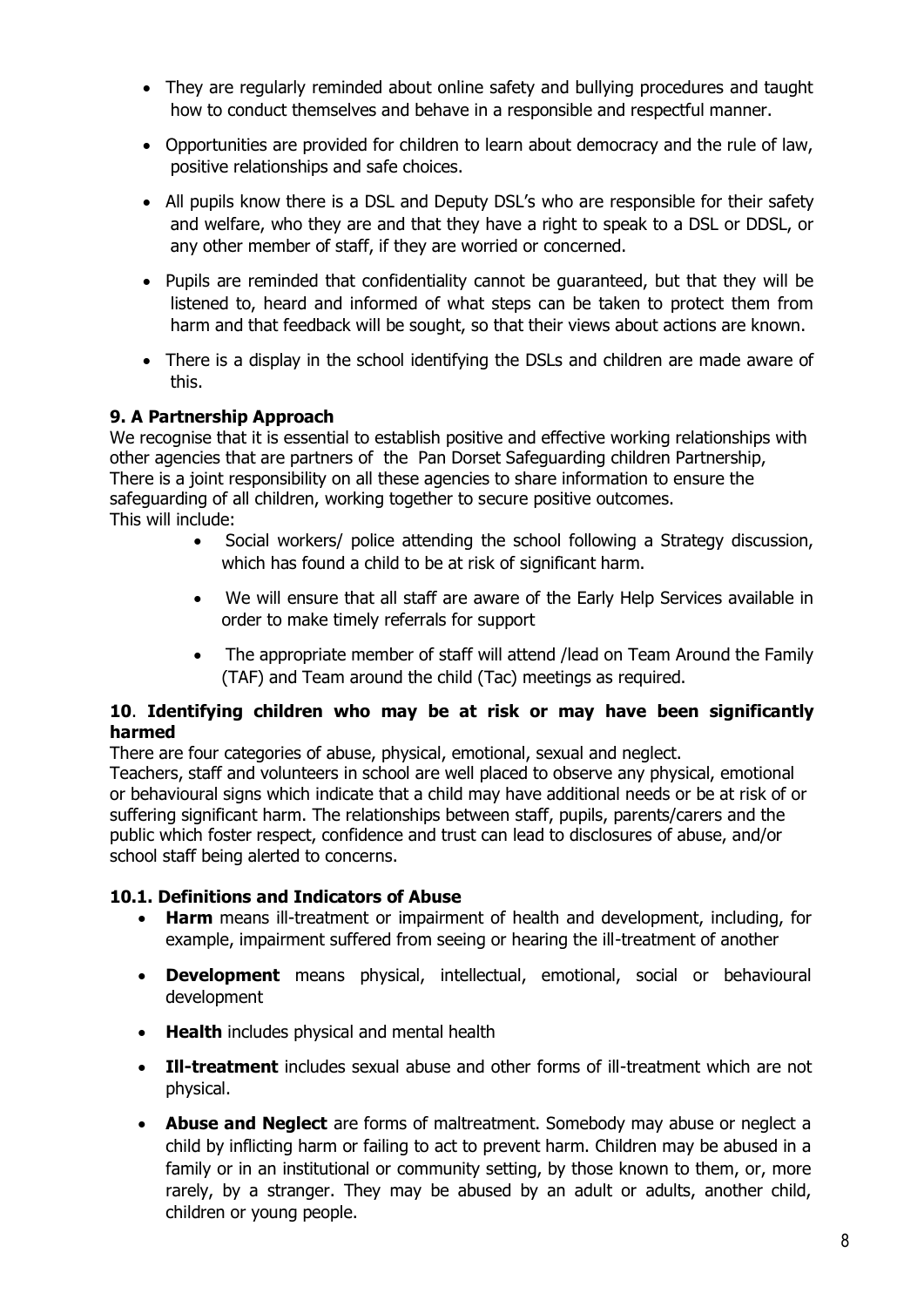**10.2 Physical Abuse** may involve hitting, shaking, throwing, poisoning, burning, or scalding, drowning, suffocating or otherwise causing physical harm to a child. Physical harm may also be caused when a parent or carer fabricates the symptoms of, or deliberately induces, illness in a child.

**10.3 Emotional Abuse** is the persistent emotional maltreatment of a child such as to cause severe and persistent adverse effects on the child's emotional development.

It may involve conveying to a child that they are worthless or unloved, inadequate, or valued only insofar as they meet the needs of another person.

It may include:

- Not giving the child opportunities to express their views, deliberately silencing them or 'making fun' of what they say or how they communicate.
- Age or developmentally inappropriate expectations being imposed on children. These may include interactions that are beyond a child's developmental capability,
- Overprotection and limitation of exploration and learning, or preventing the child participating in normal social interaction.
- Seeing or hearing the ill-treatment of another.
- Serious bullying (including cyber bullying), causing children frequently to feel frightened or in danger, or the exploitation or corruption of children.

Some level of emotional abuse is involved in all types of maltreatment of a child, though it may occur alone.

 **10.4 Neglect** is the persistent failure to meet a child's basic physical and/or psychological needs, likely to result in the serious impairment of the child's health or development. Neglect may occur during pregnancy because of maternal substance abuse. Once a child is born, neglect may involve a parent or carer failing to:

- Provide adequate food and clothing, shelter (including exclusion from home or abandonment)
- Protect a child from physical and emotional harm or danger
- Ensure adequate supervision (including the use of inadequate caretakers)
- Ensure access to appropriate medical care or treatment
- It may also include neglect of, or unresponsiveness to a child's basic emotional needs.

**10.5 Sexual Abuse** Involves forcing or enticing a child or young person to take part in sexual activities, not necessarily involving a high level of violence, whether or not the child is aware of what is happening.

- The activities may involve physical contact, including assault by penetration (for example, rape or oral sex) or non-penetrative acts such as masturbation, kissing, rubbing and touching outside of clothing.
- They may also include non-contact activities, such as involving children in looking at, or in the production of, sexual images, watching sexual activities.
- Encouraging children to behave in sexually inappropriate ways.
- Grooming a child in preparation for abuse (including via the internet).

Sexual abuse is not solely perpetrated by adult males. Women can also commit acts of sexual abuse, as can other children.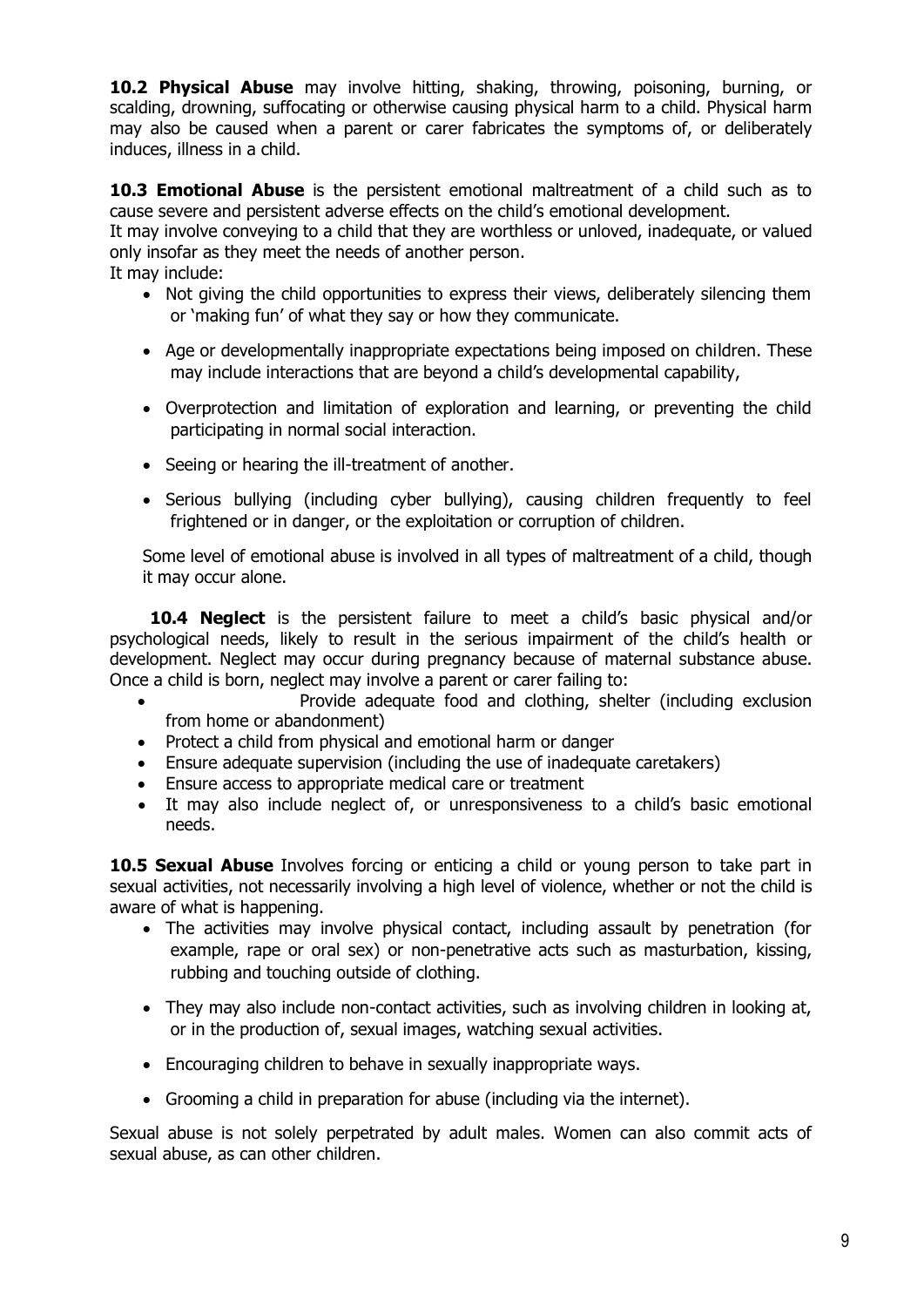#### **11. Taking action to ensure that children are safe at school and home**

All staff must read and follow the statutory guidance for schools and colleges; **Safeguarding Information for All Staff, Keeping Children Safe in Education 2021. (See S3.1)**

It is not the responsibility of school staff to investigate welfare concerns or determine the truth of any disclosure or allegation. Accordingly, all concerns regarding the welfare of pupils will be recorded and discussed with the DSL or the Deputy DSL prior to any discussion with parents/carers.

#### **All School Staff Must Immediately Report**

- Any suspicion that a child is injured, marked, or bruised in a way which is not readily attributable to the normal knocks or scrapes received in play.
- Any explanation given which appears inconsistent or suspicious.
- Behaviours which give rise to suspicions that a child may have suffered harm.
- Any concerns that a child may be suffering from inadequate care, ill treatment, or emotional maltreatment.
- Concerns that a child is presenting signs or symptoms of abuse or neglect.
- Any significant changes in a child's presentation, including non-attendance.
- Any hint or disclosure of abuse about or by a child or young person.
- Concerns regarding person(s) who may pose a risk to children (e.g. those living in a household with children present).
- Information which indicates that the child is living with someone who does not have parental responsibility for them for a period of more than 28 days (This is known as Private Fostering).

#### **12. Responding to Disclosure**

Disclosures or information that a child has been harmed may be received from pupils, parents/carers, other professionals or members of the public. The school recognises that those who disclose such information may do so with difficulty, having chosen carefully to whom they will speak. Accordingly, all staff will handle disclosures with sensitivity.

Such information cannot remain confidential and staff will immediately communicate what they have been told to the DSL and make a record using clear, straightforward language.

Staff will not investigate but will, wherever possible, listen, record and pass on information to the DSL in order that s/he can make an informed decision of what to do next.

# **All staff will:**

- Listen to and take seriously any disclosure or information that a child may be at risk of harm
- Clarify the information without asking leading or probing questions
- Make a written record of what the child has said using My Concern
- Try to keep questions to a minimum and of an 'open' nature e.g. 'Can you tell me what happened?' rather than 'Did x hit you?
- Try not to show signs of shock, horror or surprise
- Will not express feelings or judgements regarding any person alleged to have harmed the child
- Explain sensitively to the child or young person that they have a responsibility to pass the information to the Designated Safeguarding Lead
- Reassure and support the child or young person as far as possible
- Not promise secrecy
- Explain that only those who 'need to know' will be told
- Explain what will happen next and that the child will be involved as appropriate.

# **13. Confidentiality**

Information sharing is essential for effective safeguarding and promoting the welfare of children and young people. It is a key factor identified in many Child Safeguarding Practice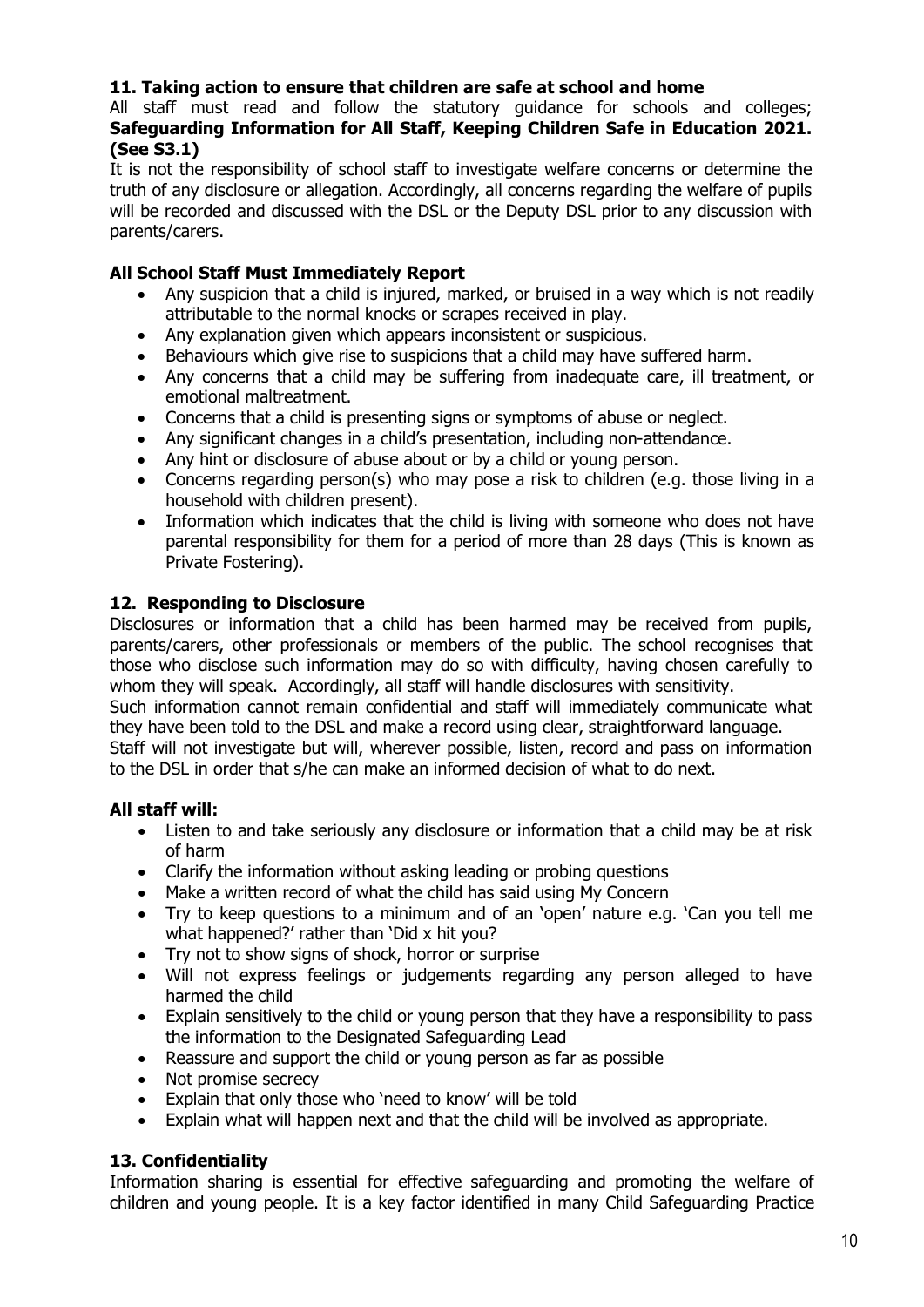Reviews (CSPR) where poor information sharing has resulted in missed opportunities to take action that keeps children and young people safe. (Ref: 2018. Information sharing. Advice for practitioners providing Safeguarding Services to children, young people, parents and carers. HM Government)

The GDPR and Data Protection Act 2018 does not prevent, or limit, the sharing of information for the purposes of keeping children and young people safe. (Ref: 2018. Information sharing. Advice for practitioners providing Safeguarding Services to children, young people, parents and carers. HM Government)

Our School has a clear and explicit Confidentiality Policy. However, where there is a concern that the child may be suffering or is at risk of suffering significant harm, the child's safety and welfare must be the overriding consideration. (as stated above) The school will ensure:

- Information is shared with Children's Social Care and/or Police where the child/young person is or may be at risk of significant harm
- Pupil's and/or parent's/carer's confidentiality is respected
- That any information shared is necessary, proportionate, relevant, adequate, accurate, timely and secure.

# **14: Pupil Information**

The school's record-keeping policy for child welfare and child protection is consistent with the Pan Dorset Safeguarding Children Partnership, guidance which is known to all staff. In order to keep children safe and provide appropriate care for them, our school requires accurate and up to date information regarding:

- Names and contact details of persons with whom the child normally lives
- Names and contact details of all persons with parental responsibility (if different from above)
- Emergency contact details (if different from above)
- Details of any persons authorised to collect the child from school (if different from above)
- Any relevant court orders in place including those, which affect any person's access to the child (e.g. Residence Order, Contact Order, Care Order, Injunctions etc.)
- If the child is or has been subject to a Child in Need, Child Protection or Care Plan
- Name and contact detail of GP
- Any other factors which may impact on the safety and welfare of the child.

The Designated Safeguarding Lead will collate, securely store and agree appropriate access to this Child Protection information.

All child protection documents will be retained in a 'Child Protection' file, separate from the child's main school file. The main file will clearly show an alert that a child protection file exists and the location of this. This child protection file will be securely stored and only accessible to the Headteacher and the Designated Safeguarding Lead. These records will be transferred when a child moves to another school or setting, clearly marked 'Child Protection, Confidential, for attention of Designated Safeguarding Lead'.

#### **15. Action by the Designated Safeguarding Lead (or the Deputy Designated Safeguarding Lead in their absence)**

Following any information raising concern, the DSL will:

- Consider the child 's wishes and feelings, but not promise confidentiality
- Consider any urgent medical needs of the child
- Make an immediate referral via a discussion **with Children's Advice and Duty Service (ChAD)** if there has been a disclosure and/or allegation of abuse or there are clear grounds for concerns about the child's safety and well-being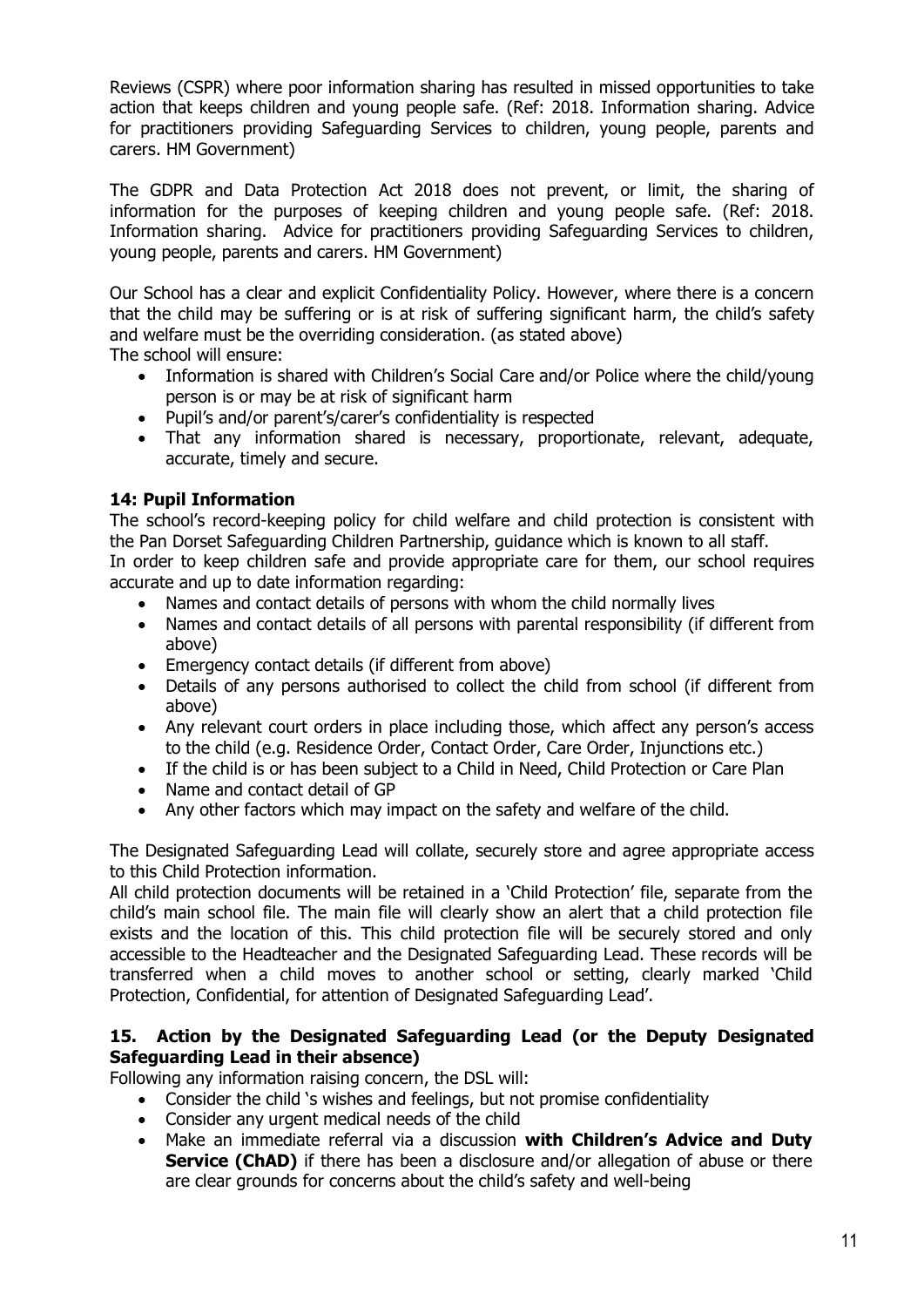- Wherever possible, talk to parents, unless to do so may place a child at risk of significant harm, impede any police investigation and/or place the member of staff or others at risk
- Consider whether to make a child protection referral to social care because a child is suffering or is likely to suffer significant harm and if this needs to be undertaken immediately
- Contact the designated officer for safeguarding in another agency if that agency is working with the family **OR**
- Decide not to make a referral at this stage, but retain the information in written notes on the child's school file
- Consider if Early Help support will be helpful to the child and family at this time. If this is appropriate referrals will also be progressed via the **Dorset - Children's Advice and Duty Service (**ChAD).

All information and actions taken, including the reasons for any decisions made, will be fully documented. If a child is resident outside of the Dorset area the referral should be made to their local Social Care services.

# **15.1 Action following a Safeguarding Referral**

The Designated Safeguarding Lead or other appropriate member of staff will:

- Maintain contact with the child's allocated Social Worker
- Contribute to any Strategy Discussion and/or Strategy Meeting as required
- Provide a report for, attend and contribute to any initial or review Child Protection Conference
- Provide a written report to the conference organiser, 3 days prior to the Initial Child Protection Conference (ICPC) or 5 days prior to the Review Child Protection Conference (RCPC)
- Share the content of this report with the parent/carer, prior to the meeting
- Attend Core Group Meetings for any child subject to a Child Protection Plan, Attend TAF meetings in order to be part of a plan for the child/ren.
- When a child on a Child Protection Plan moves from the school or goes missing, immediately inform the child's Social Worker

#### **15.2 Dealing with Disagreements and Escalation of Concerns**

Effective working together depends on an open approach and honest relationships between agencies and professionals. Problem resolution is an integral part of professional cooperation and joint working to safeguard children. Occasionally situations arise when workers within one agency feel that the actions, or decisions of another agency do not adequately safeguard a child. The Pan Dorset Safeguarding Children Partnership; escalations policy should be used in such circumstances.

Professional disagreements can arise in a number of areas, but are most likely to arise around:

- Levels of need
- Roles and responsibilities
- The need for action
- Progressing plans and communication.

Where school staff consider that the practice of other professionals is placing children at risk of harm, they must be assertive, act swiftly and ensure that they challenge the relevant professionals in line with this policy and be aware that:

• The safety of children and young people are the paramount consideration in any professional activity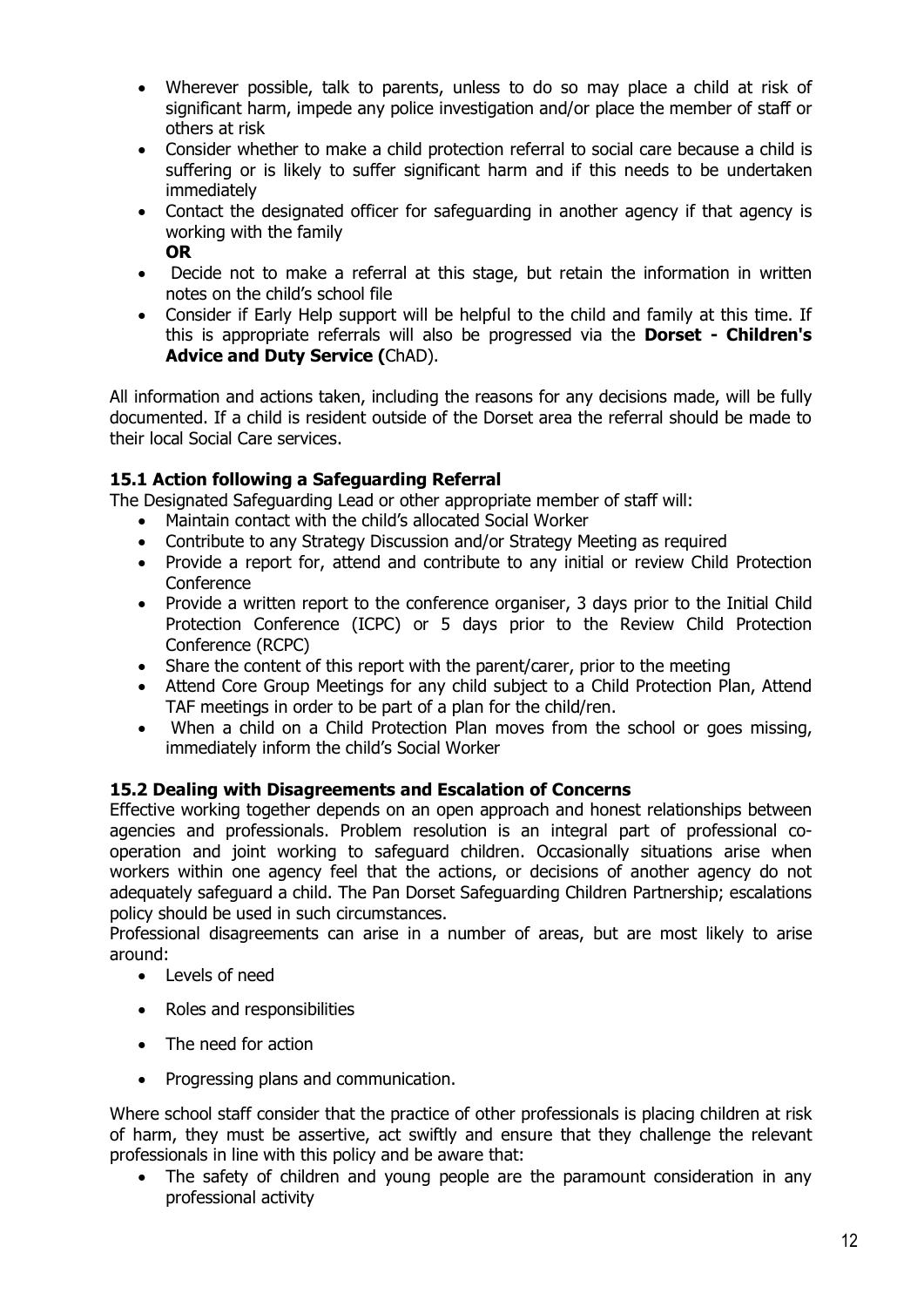- Resolution should be sought within the shortest timescale possible to ensure the child is protected
- As a guide, professionals should attempt to resolve differences through discussion within one working week or a timescale that protects the child from harm (whichever is shortest)
- Disagreements should be resolved at the lowest possible stage.

The Designated Safeguarding Lead or other appropriate member of staff will:

- Contact the line manager in Children's Social Care if they consider the response to a referral has not led to the child being adequately safeguarded.
- Contact the line manager in Children's Social Care if they consider that the child is not being adequately safeguarded by the child protection plan.
- Use the PDSCP escalation policy if this does not resolve the concern.: [https://pandorsetscb.proceduresonline.com/p\\_escalation.html](https://pandorsetscb.proceduresonline.com/p_escalation.html)

**16. Safer Recruitment and Selection** The Thomas Hardye School pays full regard to the statutory guidance for schools and colleges; Keeping Safe in Education 2021- Part three, Safer recruitment.

We ensure that all appropriate measures are applied in relation to everyone who works in the school and who is therefore likely to be perceived by the children as a safe and trustworthy adult. This includes volunteers, supervised volunteers and staff employed by contractors.

Safer recruitment practice includes scrutinising applicants, verifying identity and academic/vocational qualifications, obtaining professional references, checking employment history and ensuring that a candidate has the health and physical capacity for the job. It also includes undertaking interviews and checks with the Disclosure and barring service (DBS)

In line with statutory changes, underpinned by regulations, the following will apply:

- DBS and barred list checks will be undertaken for all posts that are deemed regulated activity, and for all other posts an enhanced DBS check will be undertaken unless they are supervised roles that are deemed not to meet the definition of regulated activity. (KCSiE 2021 pg. 56)
- Our school is committed to keeping an up to date Single Central Record which details a range of checks carried out on our staff.
- All new appointments to our school workforce who have lived outside the UK will be subject to additional checks as appropriate.
- Our school ensures that supply staff have undergone the necessary checks and will be made aware of this Safeguarding Policy.
- Identity checks must be carried out on all appointments to our school workforce before the appointment is made as part of the recruitment process.
- Staff responsible for recruiting and appointing must be suitably qualified and have completed training on recruitment and selection, with a minimum of one trained staff member sitting on interview panels.

# **17. Safe Practice**

Our school will comply with the current '[Guidance](http://www.safeguardinginschools.co.uk/wp-content/uploads/2015/10/Guidance-for-Safer-Working-Practices-2015-final1.pdf) for Safer Working Practice for those working with children and young people in [education](http://www.safeguardinginschools.co.uk/wp-content/uploads/2015/10/Guidance-for-Safer-Working-Practices-2015-final1.pdf) settings' (2019) ensuring that information in this guidance regarding conduct, is known to all staff, visitors and volunteers who come into the school. <https://www.saferrecruitmentconsortium.org/> Safe working practice ensures that pupils are safe and that all staff:

• Are responsible for their own actions and behaviour and should avoid any conduct which would lead any reasonable person to question their motivation and intentions.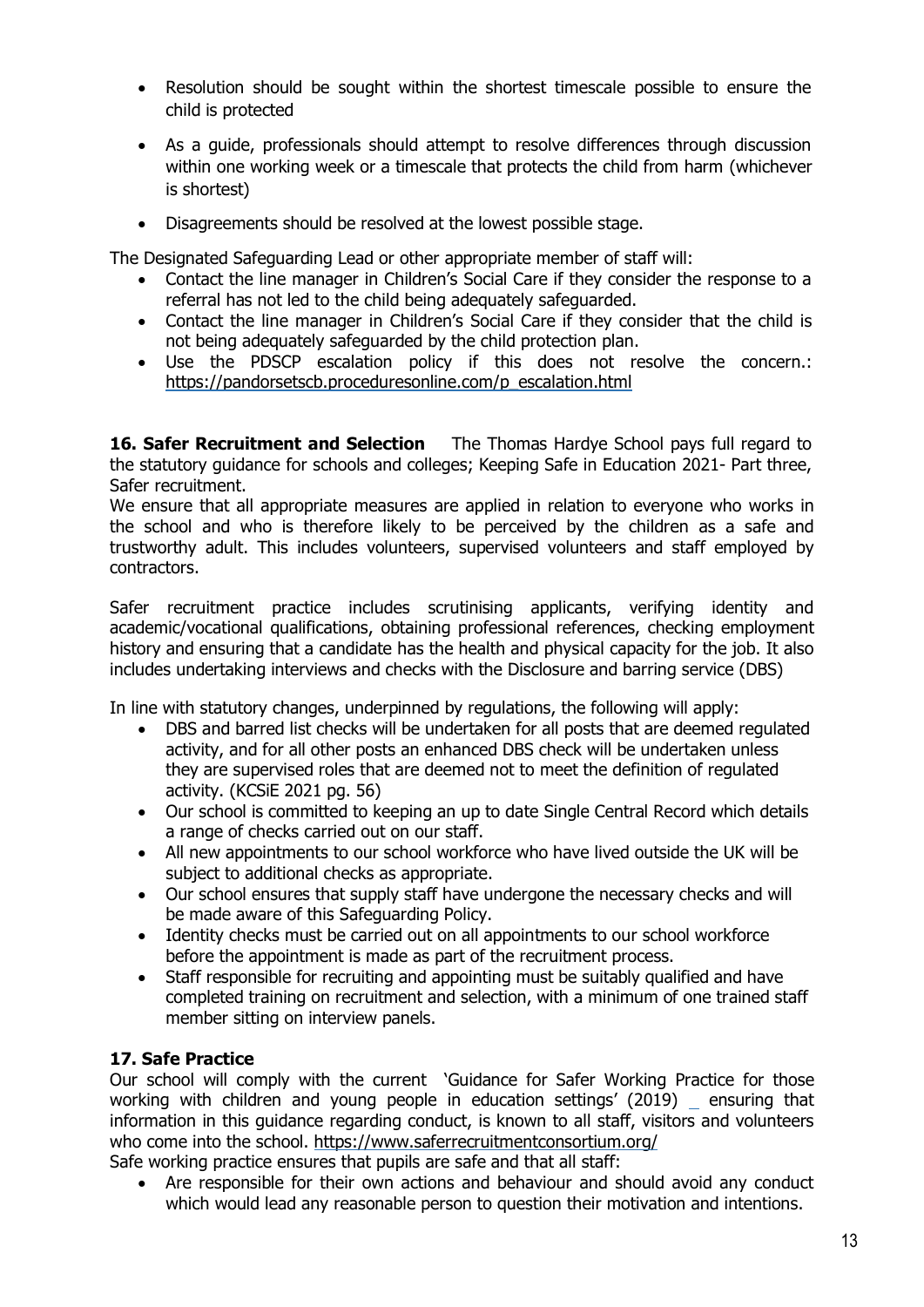- Work in an open, honest and transparent way.
- Work with other colleagues where possible in situations that could be open to question.
- Discuss and/or take advice from the Head Teacher or DSL over any incident which may give rise for concern.
- Record any incidents or decisions made.
- Apply professional standards respectfully in relation to diversity issues.
- Be aware of information-sharing and confidentiality policies.
- Are aware that breaches of the law and other professional guidelines could result in criminal or disciplinary action being taken against them.

#### **18. The use of 'Reasonable force'**

We do not routinely use any form of physical contact in order to manage the children however there may be occasions when the school staff have to physically restrain pupils using 'reasonable force' only to prevent them from hurting themselves or others, from damaging property, or from causing disorder. This may include guiding a child to safety by the arm, or breaking up a fight, to prevent violence or injury and this action should be taken using no more force than is needed. (Pg.39 KCSiE 2021) Physical restraint is used a last resort. If a child has some additional needs, a care plan will be put in place to address actions to be taken prior to using any form of positive handling, this may be by distraction techniques, removing any objects which could cause harm to the child, and using deescalation strategies.

- School staff will familiarise themselves with the Department for Education's guidance regarding use of reasonable force in school. 'Use of Reasonable force, Advice for headteachers, staff and governing bodies' July 2013. and 'Keeping Children Safe in Education 2021' pgs.39-40.
- Will follow the school's Behaviour Policy.

#### **19. School Safeguarding, Child Protection Training and Staff Induction**

The school's Designated Safeguarding Lead and Governor with designated responsibility for safeguarding will undertake appropriate safeguarding and child protection training and refresher training at two yearly intervals.

All other school staff, including non-teaching staff, will undertake appropriate induction training and safeguarding/child protection training to enable them to carry out their responsibilities for safeguarding effectively, training will be updated regularly, including a yearly update. The school will maintain a register of who has undertaken training and when.

All staff (including temporary staff, volunteers, supervised volunteers and staff employed by contractors) are provided with the school's safeguarding policy and informed of school's safeguarding arrangements on induction. The school will maintain a register of who has received this information and when.

#### **20. Extended School and Off-Site Arrangements**

Where extended school activities are provided by and managed by the school, our own safeguarding and Child Protection policy and procedures continue to apply. If other organisations provide services or activities on our site, we will ensure that they have appropriate procedures in place, including safer recruitment procedures.

When our pupils attend off-site activities, including day and residential visits and/or other activities, we will ensure that effective safeguarding arrangements are in place. We will also undertake appropriate and robust risk assessments for the venue, location, and activity to be undertaken in accordance with the school's Risk Assessment protocol.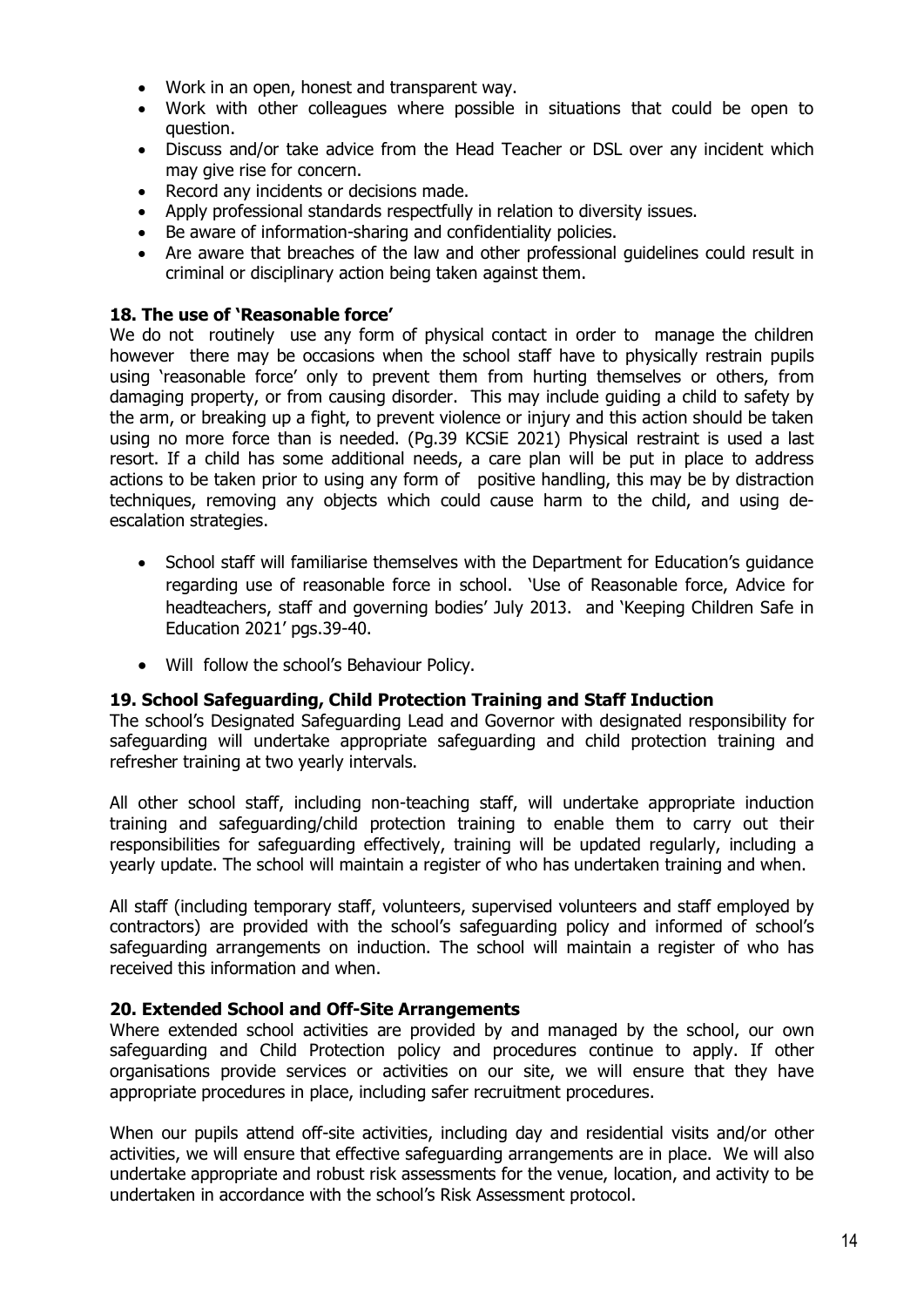#### **21. Allegations regarding person(s) working in or on behalf of the school (including volunteers)**

Keeping Children Safe in Education (2020) Part  $4 -$  Allegations of abuse made against teachers and other staff, including supply staff and volunteers.

Where an allegation is made against any person working in, or on behalf of, the school that he or she has:

- Behaved in a way that has harmed a child or may have harmed a child
- Possibly committed a criminal offence against or related to a child
- Behaved towards a child or children in a way that indicates he or she will pose a risk of harm if they work regularly or closely with children

Whilst we acknowledge that some allegations may be false, malicious, or misplaced, we also acknowledge that they may be founded. It is, therefore, essential that all allegations are investigated properly, in line with agreed procedures and that outcomes are recorded. All school staff will maintain a culture of vigilance based on the notion that 'it could happen here', in line with the **code of conduct**

Staff will be encouraged to use the **Whistle Blowing Policy** if they have concerns regarding the conduct or behaviour of a colleague and they feel that matter has not been addressed appropriately by the school.

#### **1. Initial Action by person receiving or identifying an allegation or concern**

- Treat the matter seriously and keep an open mind
- Make a written record of the information using My Concern including the time, date and place of incident/s, persons present and what was said and sign and date this
- Immediately report the matter to the Headteacher or designated Safeguarding Lead (DSL) (unless the allegation is against the Headteacher or DSL, in which case the Chair of Governors must be reported to)

#### **21.2 Initial Action by the Headteacher**

- Obtain written details of the concern or allegation, but do not investigate or interview child, adult or witnesses
- Contact the Local Authority Designated Officer (LADO) within 1 working day
- Inform the Chair of Governors of the allegation

# **21.3 Subsequent Action by the Headteacher (or designated person)**

- In consultation with HR conduct a disciplinary investigation, if an allegation indicates the need for this
- Contribute to the child protection process by attending professional strategy meetings.
- Maintain contact with HR.
- Ensure clear and comprehensive records regarding the allegation, and action taken, and outcome are retained on the staff member's personnel file
- Consider along with Human Resources and the LADO whether a referral to the DBS should be made

#### **22. Children with special educational needs and disabilities**

All schools have a duty to use their 'best endeavours' to identify and support pupils with SEN and meet their educational needs.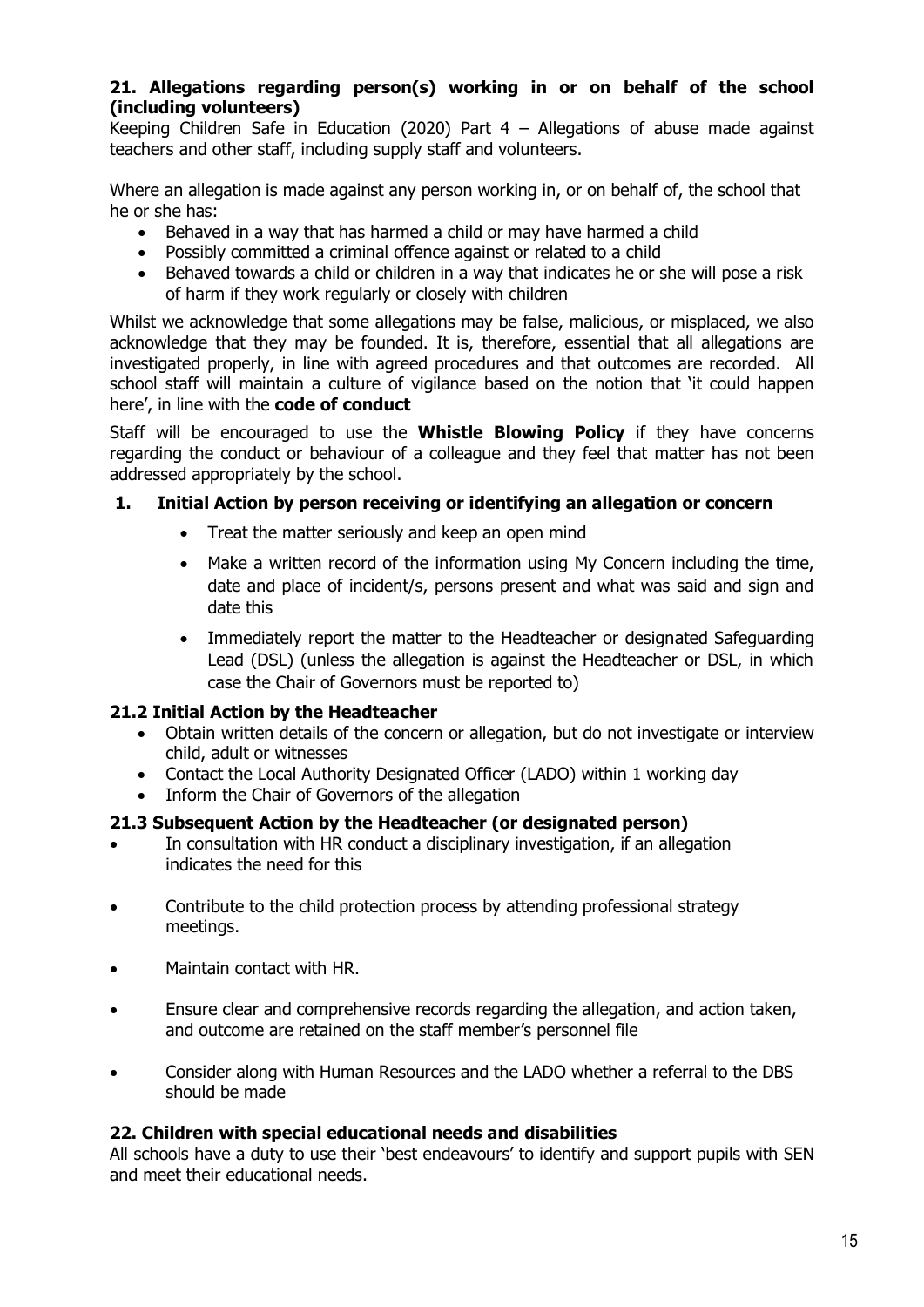Children with special educational needs and disabilities (SEND) can face additional safeguarding challenges, SEND children can be up to four times more likely to be abused due to additional vulnerabilities. We will ensure a culture of vigilance that reflects the fact that additional barriers can exist when recognising abuse and neglect in this group of children. These can include:

- Assumptions that indicators of possible abuse such as behaviour, mood and injury relate to the child's SEND without further exploration.
- The potential for children with SEND being disproportionally impacted by behaviours such as bullying, without outwardly showing any signs; and
- Communication barriers and difficulties in overcoming these barriers.
- Mrs Elaine Hurley is the school's SENDCo

#### **23. Mental Health**

All of the staff have an awareness that mental health problems can in some cases be an indicator that a child is or has suffered abuse, neglect or exploitation.

The staff would not attempt to make a Mental health diagnosis. However, the staff are in a good position to observe the children on a daily basis and therefore identify those whose behaviour indicates they may be experiencing a mental health problem or be at risk of developing one.

When children have suffered **adverse childhood experiences**, this may impact on them throughout their lives. This can also then have an impact on their behaviour, their ability to learn and affect their mental health.

If staff have a concern about the mental health of a child, they will follow school policy and report their concerns to the DSL. Mental health and [behaviour](https://assets.publishing.service.gov.uk/government/uploads/system/uploads/attachment_data/file/755135/Mental_health_and_behaviour_in_schools__.pdf) in schools [\(publishing.service.gov.uk\)](https://assets.publishing.service.gov.uk/government/uploads/system/uploads/attachment_data/file/755135/Mental_health_and_behaviour_in_schools__.pdf)

#### **24. Further Information on Safeguarding Issues**

Safeguarding covers more than the contribution made to child protection processes in relation to individual children. It also encompasses issues such as pupil health and safety, bullying, arrangements for meeting the medical needs of children, including first aid, school security, drugs and substance misuse, gang related activity and promoting positive behaviour.

Below of some of the issues that all staff at our school take seriously and will act in line with the safeguarding policy to ensure children are safe.

#### **24.1 Bullying**

Bullying is behaviour by an individual or group, repeated over time, that intentionally hurts another individual or group either physically or emotionally. Bullying can take many forms (for instance, cyber-bullying via text messages or the internet), and is often motivated by prejudice against particular groups, for example on grounds of race, religion, gender, sexual orientation, or because a child is adopted or has caring responsibilities. It might be motivated by actual differences between children, or perceived differences. Stopping violence and ensuring immediate physical safety is obviously a school's first priority but emotional bullying can be more damaging than physical.

While bullying between children is not a separate category of abuse and neglect, it is a very serious issue that can cause considerable anxiety and distress. At its most serious level bullying can have a significant effect on a child's wellbeing and in very rare cases has been a feature in the suicide of some young people.

All incidences of bullying, including cyber-bullying and prejudice-based bullying must be reported and will be managed through our anti-bullying procedures. All pupils and parents receive a copy of the anti-bullying procedures on joining the school and the subject of bullying is addressed at regular intervals in the (PSHE) curriculum. If the bullying is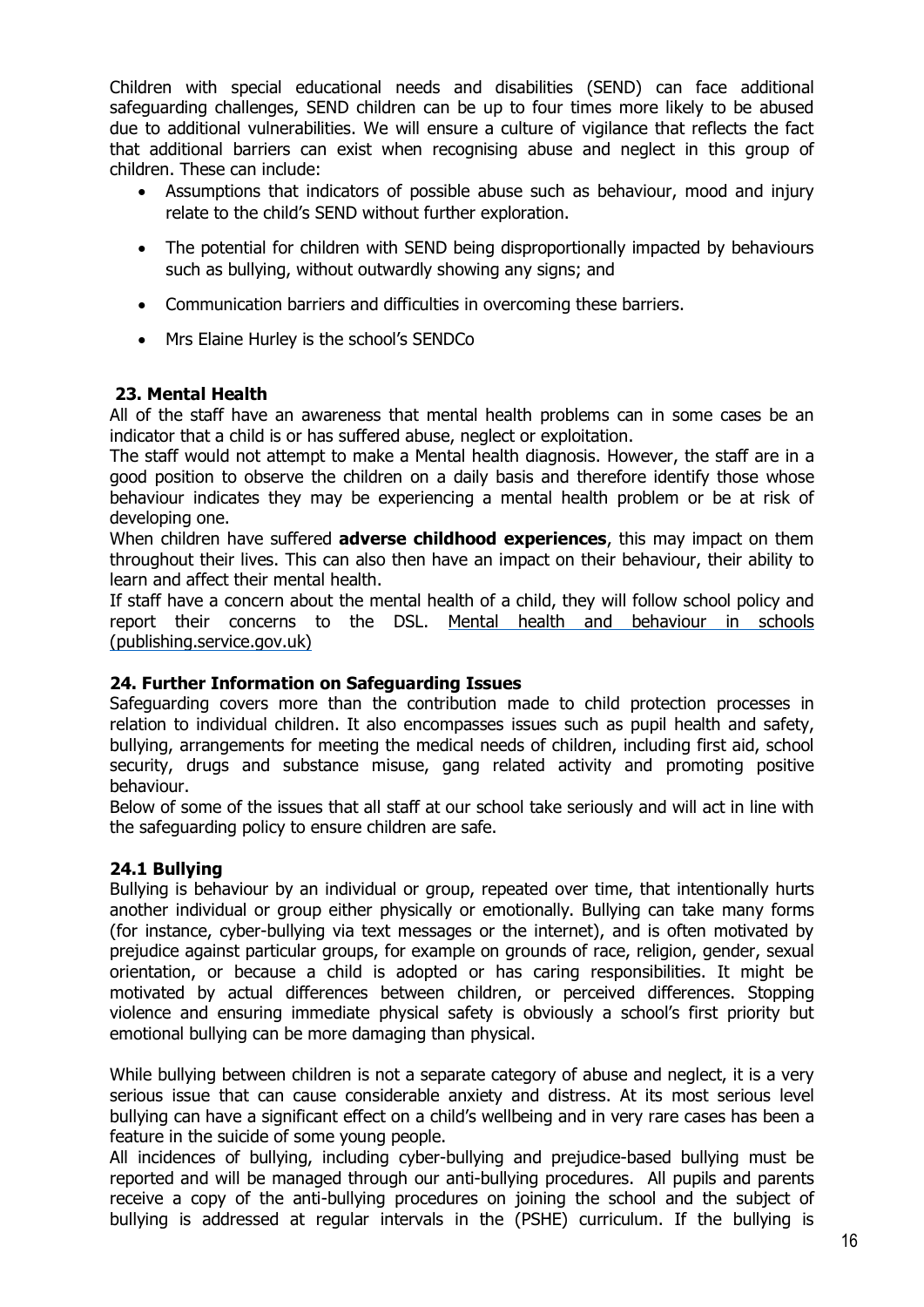particularly serious, or the anti-bullying procedures are deemed to be ineffective, the Headteacher and the DSL will consider implementing safeguarding procedures.

For further information please see the DEF guidance, Preventing and Tackling Bullying, [\(https://assets.publishing.service.gov.uk/\)](https://assets.publishing.service.gov.uk/) and our school's Anti-bullying Policy.

#### **24.2 Online Safety**

The breadth of issues classified within online safety is considerable, but can be categorised into three areas of risk:

- Content: being exposed to illegal, inappropriate or harmful material.
- Contact: being subjected to harmful online interaction with other users.
- Conduct: personal online behaviour that increases the likelihood of, or causes, harm
- Commerce: risks such as online gambling, inappropriate advertising, phishing and or financial scams. (Pg. 33 KCSiE2021)

If there is a concern that a pupil or member of staff are at risk, it should be reported to the Anti- Phishing Working Group (https://apwg.org/)

The school recognises that its pupils will use mobile phones and computers at some time. They are a source of fun, entertainment, communication and education. However, we know that some adults and young people will use these technologies to harm children. The harm might range from sending hurtful or abusive texts and emails, to enticing children to engage in sexually harmful conversations, behaviours, web cam photography or face-to-face meetings. Cyber-bullying by pupils via emails and texts will be treated as seriously as any other type of bullying and managed through our anti-bullying procedures.

Chatrooms and social networking sites are the most obvious sources of inappropriate and harmful content and behaviour, which pupils are not allowed to access in school. Some pupils will undoubtedly 'chat' on mobiles or social networking sites at home and the school encourages parents to consider measures to keep their children safe when using social media.

The school has an **Online Safety Policy** that is known to all staff and pupils.

#### **24.3 Filters and monitoring**

The Governing body will do all that they reasonably can to limit children's exposure to the above risks from the school's IT system. As part of this process, the governing bodies will ensure there are appropriate filters and monitoring systems in place. Whilst considering their responsibility to safeguard and promote the welfare of children and provide them with a safe environment in which to learn, taking into consideration the age range and number of pupils, and how often they access the IT system. The appropriateness of any filters and monitoring systems will be informed in part by the risk assessment required by the Prevent Duty. [\(https://www.saferinternet.org.uk/\)](https://www.saferinternet.org.uk/).

Whilst filtering and monitoring are an important part of the online safety picture for schools and colleges to consider, it is only one part. The Governors will consider a whole school approach to online safety which will include a clear policy on the use of **mobile technology** in the school (pg. 33 keeping Children safe in education 2021)

The governing body will ensure that appropriate filters and monitoring systems are in place, ensuring that "over blocking" does not lead to unreasonable restrictions as to what children can be taught with regard to online teaching and safeguarding.

Governors will ensure that, as part of the requirement for staff to undertake regularly updated safeguarding training and the requirement to ensure children are taught about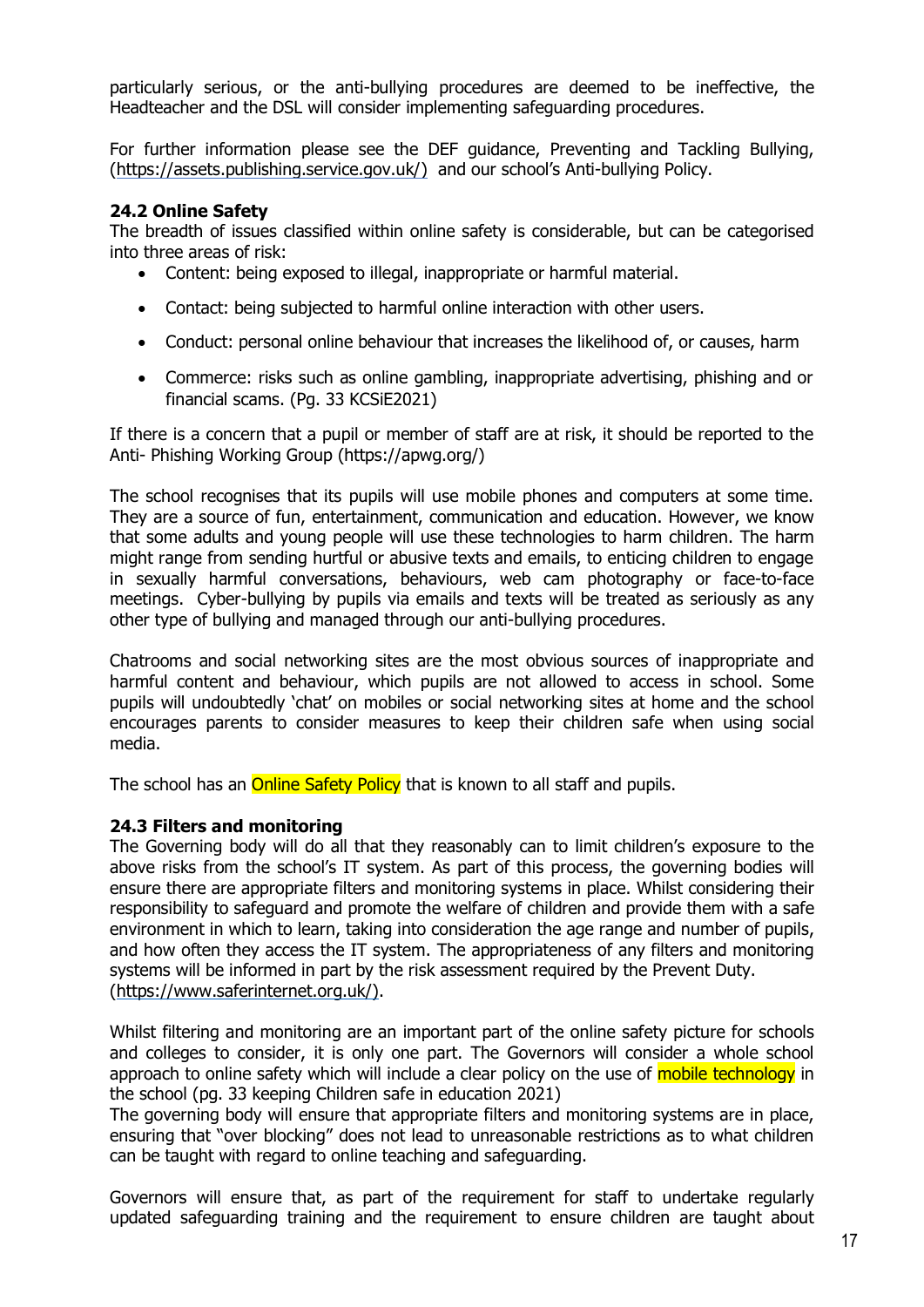safeguarding, including online, that online safety training for staff is integrated, aligned and considered as part of the overarching safeguarding approach. The Governing body must complete Safeguarding training on appointment to their role and the Chair and Safeguarding Lead governor must undertake training every 2 years

#### **24.4 Information and support.**

There is a wealth of information available to ensure our school/college keep children safe online.

These include:

- UKCIS. Online Safety in schools and Colleges: Questions for the governing board.
- NSPCC. Provides online advice regarding online safety arrangements.
- South West Grid for Learning. Provides advice on all aspects of a school or colleges online safety arrangements.

#### **24.5 Photography and Images**

Most of the people who take, or view photographs or videos of children do so for entirely understandable and acceptable reasons. However, some people abuse children through taking or using images, so we must ensure that we have safeguards in place.

To protect pupils, we will:

- Seek their consent for photographs to be taken or published (for e.g. on our website or in newspapers or publications)
- Seek parental consent.
- Use only the pupil's first name with an image.
- Ensure pupils are appropriately dressed
- Only use school equipment to make images of children (no personal devices are permitted for this purpose)
- Encourage pupils to tell us if they are worried about any photographs that are taken of them

#### **24.6 Children Missing from Education**

All staff **understand** that a child who is persistently missing from school may be at risk of a range of safeguarding issues, criminal exploitation, including neglect child sexual abuse, child sexual and criminal exploitation.

School staff will follow the local guidance available on the Pan Dorset Safeguarding children partnership website and where reasonably possible, the school will hold three emergency contact numbers for each pupil. This goes beyond the legal minimum and is good practice as it provides additional options to contact a responsible adult when a child is missing from education. [\(https://pandorsetscb.proceduresonline.com/p\\_ch\\_miss\\_care\\_home\\_ed.html](https://pandorsetscb.proceduresonline.com/p_ch_miss_care_home_ed.html) ).

#### **24.7 Elective Home Education (EHE)**

Where parents inform our school that they wish to 'home educate' their child, they must do so in writing, our school will inform the Elective Home Education administrator (EHE) who will implement the 'Elective Home Education' procedure. [https://www.dorsetcouncil.gov.uk/education-and-training/schools-and-learning/elective](https://www.dorsetcouncil.gov.uk/education-and-training/schools-and-learning/elective-home-education-ehe-information-for-parents.aspx)[home-education-ehe-information-for-parents.aspx](https://www.dorsetcouncil.gov.uk/education-and-training/schools-and-learning/elective-home-education-ehe-information-for-parents.aspx)

#### **24.8 Children who harm others**

Our school recognises that the harm caused to children by the harmful and bullying behaviour of other children can be significant. Children who harm others should be held responsible for their harmful behaviour and the school staff alerted to the fact that they are likely to pose a risk to other children in the school, home and community.

Where this harm involves sexual abuse, serious physical or serious emotional abuse, the safeguarding procedures set out in this policy will be applied. This school recognises that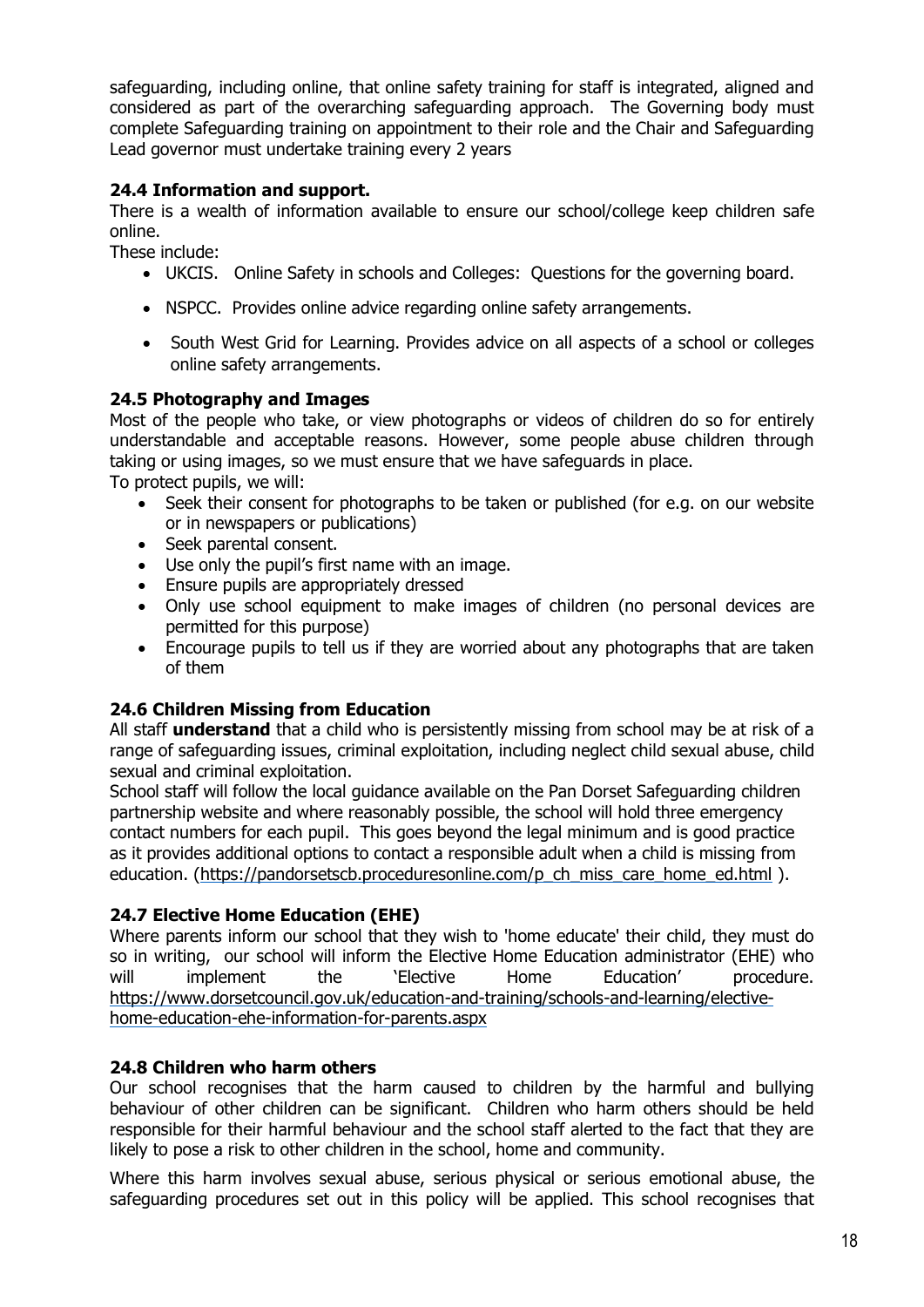children who harm others are likely to have considerable needs themselves and may have experienced or be experiencing significant harm themselves.

Where a child has caused significant harm to another child, through sexual abuse or serious physical or emotional abuse, the school will make separate referrals to Children's Social Care for the victim(s) and perpetrator(s).

Such children and young people are likely to be children in need, and some will, in addition, be suffering, or at risk of suffering, significant harm, and may themselves be in need of protection. Children and young people who abuse others should be held responsible for their abusive behaviour, while being identified and responded to in a way that meets their needs as well as protecting others.

#### **24.9 Peer on Peer Abuse**

Children can abuse other children (often referred to as peer on peer abuse) and it can take many forms. It can happen both inside and outside of school/college and online. It is important that all staff recognise the indicators and signs of peer on peer abuse and know how to identify it and respond to reports. This can include (but is not limited to): bullying (including cyberbullying, prejudice-based and discriminatory bullying); abuse within intimate partner relationships; physical abuse such as hitting, kicking, shaking, biting, hair pulling, or otherwise causing physical harm; sexual violence and sexual harassment; consensual and non-consensual sharing of nude and semi-nude images and/or videos; causing someone to engage in sexual activity without consent, such as forcing someone to strip, touch themselves sexually, or to engage in sexual activity with a third party; up skirting and initiation/hazing type violence and rituals. Addressing inappropriate behaviour (even if it appears to be relatively innocuous) can be an important intervention that helps prevent problematic, abusive and/or violent behaviour in the future. (pg. 135 KCSiE2021)

# **25. Sexual violence and sexual harassment between children in schools and colleges**

Sexual violence and sexual harassment can occur between two children of any sex. They can also occur through a group of children sexually assaulting or sexually harassing a single child or group of children (pg. 99 KCSiE2021)

Children who are victims of sexual violence and sexual harassment will likely find the experience stressful and distressing. This will, in all likelihood, adversely affect their educational attainment. Sexual violence and sexual harassment exist on a continuum and may overlap, they can occur online and offline (both physical and verbal) and are never acceptable. It is important that all victims are taken seriously and offered appropriate support. Schools and colleges should consider the following:

It is more likely that girls will be the victims of sexual violence and more likely that sexual harassment will be perpetrated by boys.

The Thomas Hardye School ensures that all staff are aware of the importance of:

- Making clear that sexual violence and sexual harassment is not acceptable, will never be tolerated and is not an inevitable part of growing up.
- Not tolerating or dismissing sexual violence or sexual harassment as "banter", "part of growing up", "just having a laugh" or "boys being boys"; and
- Challenging behaviours (which are potentially criminal in nature), such as grabbing bottoms, breasts, vaginas and penises. Dismissing or tolerating such behaviours risks normalising them.
- Children with Special Educational Needs and Disabilities (SEND) can be especially vulnerable. Disabled and deaf children are three times more likely to be abused than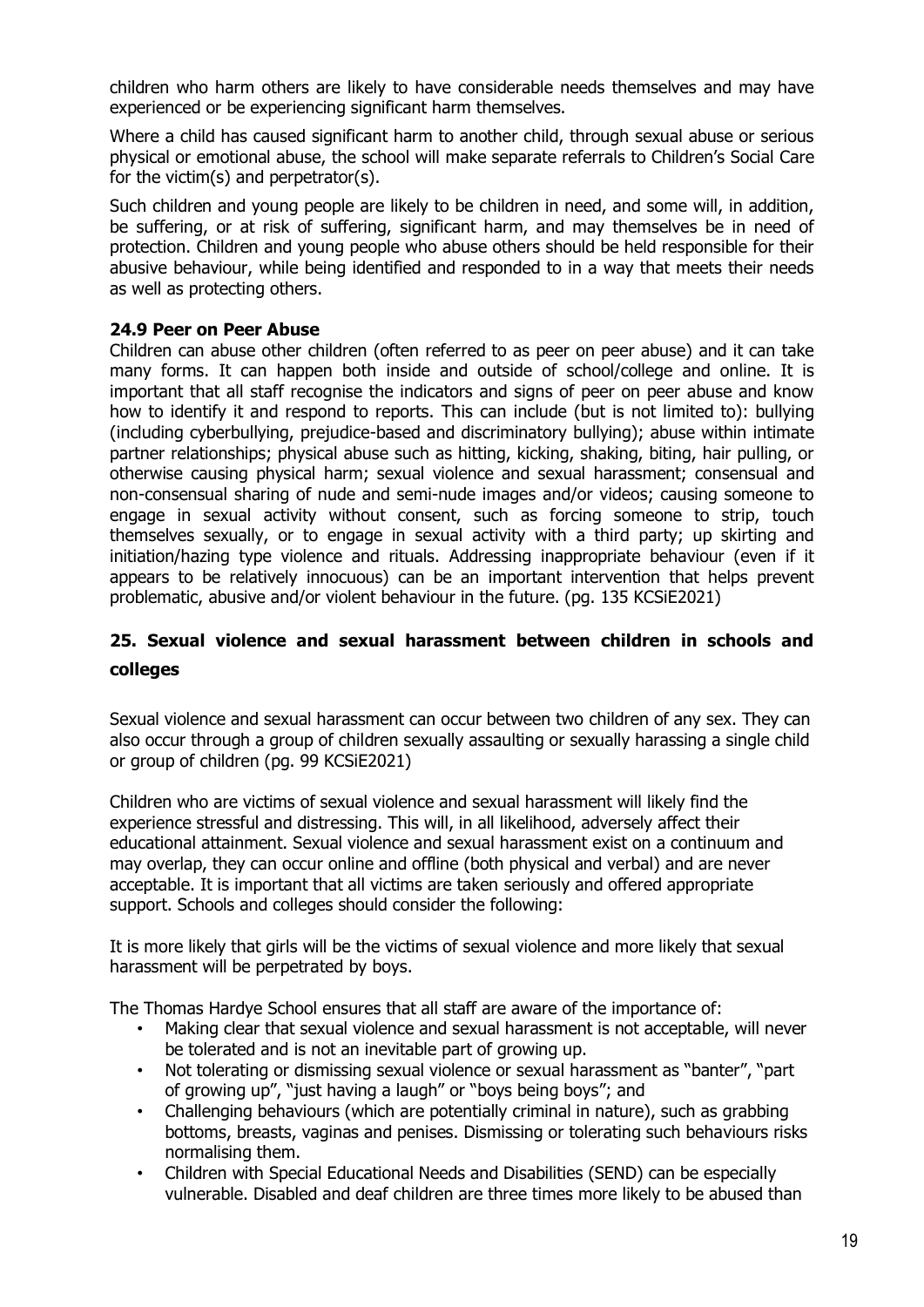their peers. Additional barriers can sometimes exist when recognising abuse in SEND children.

We will ensure we have plans in place to support all of the children at The Thomas Hardye School are protected and any additional needs are taken into consideration as part of this process.

When, we as a school, consider issues of sexual violence and harassment between children we will seek support from our children's social care partners.

#### **25.1 Up skirting**

The Voyeurism (Offences) Act 2019, which is commonly known as the Up Skirting Act, came into force on 12 April 2019. 'Up skirting' is where someone takes a picture under a person's clothing (not necessarily a skirt) without their permission and or knowledge, with the intention of viewing their genitals or buttocks (with or without underwear) to obtain sexual gratification, or cause the victim humiliation, distress or alarm. It is a criminal offence. Anyone of any sex, can be a victim. We will ensure that all staff act immediately should an incident of Up skirting arise in our school and report this to the police /social care immediately.

#### **26. Child Criminal Exploitation**

As set out in the Serious Violence Strategy published by the Home Office, criminal exploitation is where an individual or group takes advantage of an imbalance of power to coerce, control, manipulate or deceive a child or young person under the age of 18 into any criminal activity (a) in exchange for something the victim needs or wants, and/or (b) for the financial or other advantage of the perpetrator or facilitator and/or (c) through violence or the threat of violence. The victim may have been criminally exploited even if the activity appears consensual. Child criminal exploitation does not always involve physical contact; it can also occur through the use of technology.

[\(https://www.gov.uk/government/publications/serious-violence-strategy\)](https://www.gov.uk/government/publications/serious-violence-strategy)

#### **26.1 Child Sexual Exploitation (CSE)**

CSE is a form of child sexual abuse. Sexual abuse may involve physical contact, including assault by penetration (for example, rape or oral sex) or non-penetrative acts such as masturbation, kissing, rubbing and touching outside clothing. It may include non-contact activities, such as involving children in the production of sexual images, forcing children to look at sexual images or watch sexual activities, encouraging children to behave in sexually inappropriate ways or grooming a child in preparation for abuse (including via the internet).

The definition of child sexual exploitation is as follows:

Child sexual exploitation is a form of child sexual abuse. It occurs where an individual or group takes advantage of an imbalance of power to coerce, manipulate or deceive a child or young person under the age of 18 into sexual activity (a) in exchange for something the victim needs or wants, and/or (b) for the financial advantage or increased status of the perpetrator or facilitator. The victim may have been sexually exploited even if the sexual activity appears consensual. Child sexual exploitation does not always involve physical contact; it can also occur using technology.

Child sexual exploitation is a complex form of abuse and it can be difficult for those working with children to identify and assess. The indicators for child sexual exploitation can sometimes be mistaken for 'normal adolescent behaviours. It requires knowledge, skills, professional curiosity and an assessment which analyses the risk factors and personal circumstances of individual children to ensure that the signs and symptoms are interpreted correctly, and appropriate support is given. Even where a young person is old enough to legally consent to sexual activity, the law states that consent is only valid where they make a choice and have the freedom and capacity to make that choice. If a child feels they have no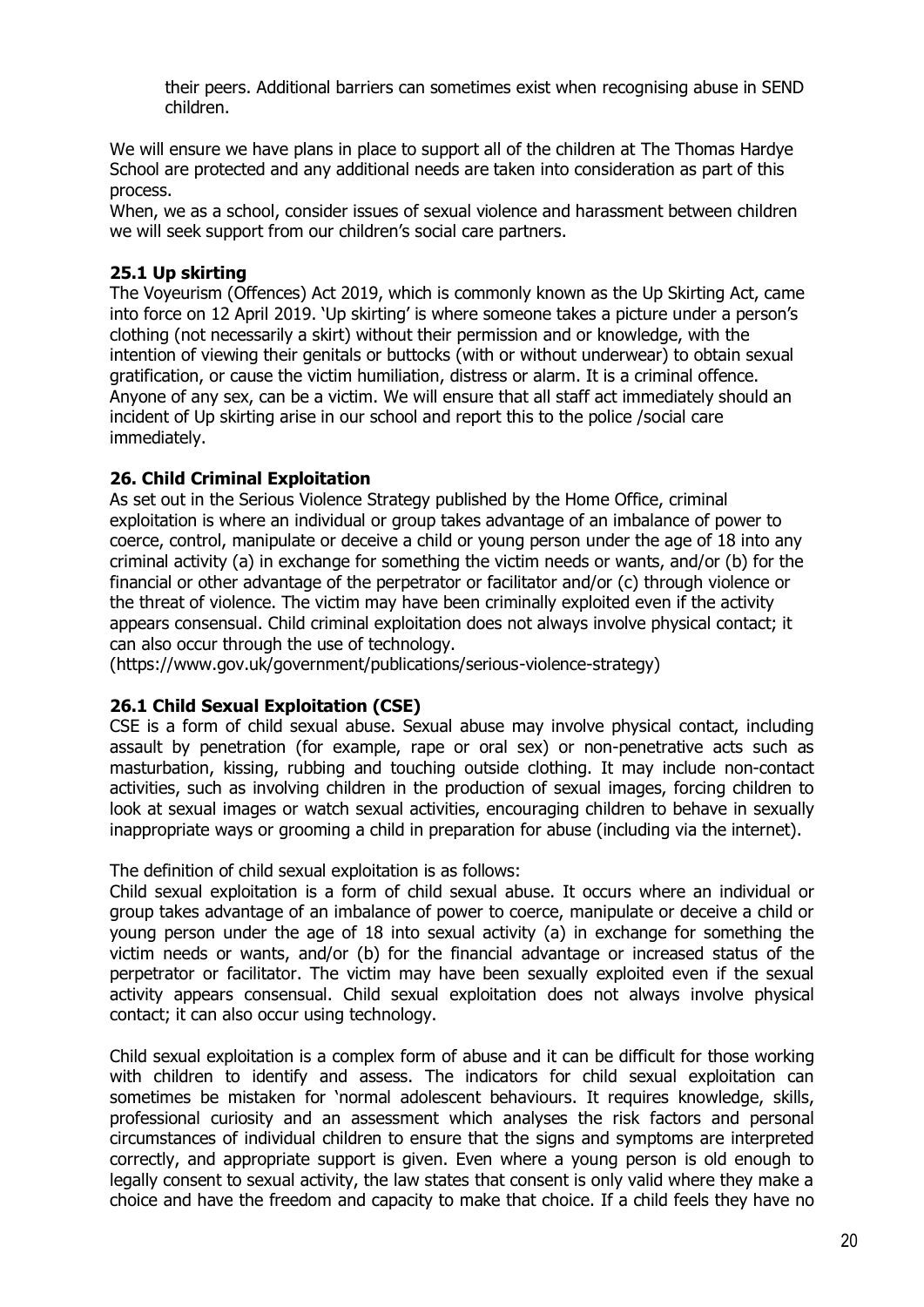other meaningful choice, are under the influence of harmful substances or fearful of what might happen if they don't comply (all of which are common features in cases of child sexual exploitation) consent cannot legally be given whatever the age of the child.

Child sexual exploitation is never the victim's fault, even if there is some form of exchange: all children and young people under the age of 18 have a right to be safe and should be protected from harm.

One of the key factors found in most cases of child sexual exploitation is the presence of some form of exchange (sexual activity in return for something); for the victim and/or perpetrator or facilitator.

Where it is the victim who is offered, promised or given something they need or want, the exchange can include both tangible (such as money, drugs or alcohol) and intangible rewards (such as status, protection or perceived receipt of love or affection). It is critical to remember the unequal power dynamic within which this exchange occurs and to remember that the receipt of something by a child/young person does not make them any less of a victim. It is also important to note that the prevention of something negative can also fulfil the requirement for exchange, for example a child who engages in sexual activity to stop someone carrying out a threat to harm his/her family.

Whilst there can be gifts or treats involved in other forms of sexual abuse (e.g. a father who sexually abuses but also buys the child toys) it is most likely referred to as child sexual exploitation if the 'exchange', as the core dynamic at play, results in financial gain for or enhanced status of, the perpetrator. Where the gain is only for the perpetrator/facilitator, there is most likely a financial gain (money, discharge of a debt or free/discounted goods or services) or increased status as a result of the abuse. If sexual gratification, or exercise of power and control, is the only gain for the perpetrator (and there is no gain for the child/young person) this would not normally constitute child sexual exploitation, but should be responded to as a different form of child sexual abuse.

If, as a school, we are concerned a child is being sexually exploited we will follow the procedures set out in this document and make reference to the local guidance provided by the PAN Dorset safeguarding Partnership.

Further guidance can be obtained from 'Child sexual exploitation Definition and a guide for practitioners, local leaders and decision makers working to protect children from child sexual exploitation can be useful when considering cases of CSE'.

[\(https://assets.publishing.service.gov.uk/government/uploads/system/uploads/attachment\\_d](https://assets.publishing.service.gov.uk/government/uploads/system/uploads/attachment_data/file/591903/CSE_Guidance_Core_Document_13.02.2017.pdf) ata/file/591903/CSE Guidance Core Document 13.02.2017.pdf)

#### **26.2 County Lines**

As set out in the Serious Violence Strategy, published by the Home Office, County Lines is a term used to describe gangs and organised criminal networks involved in exporting illegal drugs into one or more importing areas within the UK, using dedicated mobile phone lines or other form of 'deal line'. They are likely to exploit children and vulnerable adults to move and store the drugs and money, and they will often use coercion, intimidation, violence (including sexual violence) and weapons.

#### **27. Assessment of risk outside the home (prev contextual safeguarding)**

Assessment of risk outside of the home is an approach to understanding, and responding to, young people's experiences of significant harm and risk beyond their families. It recognises that the different relationships that young people form in their neighbourhoods, schools and online can feature violence and abuse. Parents and carers have little influence over these contexts, and young people's experiences of extra-familial abuse can undermine parent-child relationships. Therefore, children's social care practitioners and school staff need to engage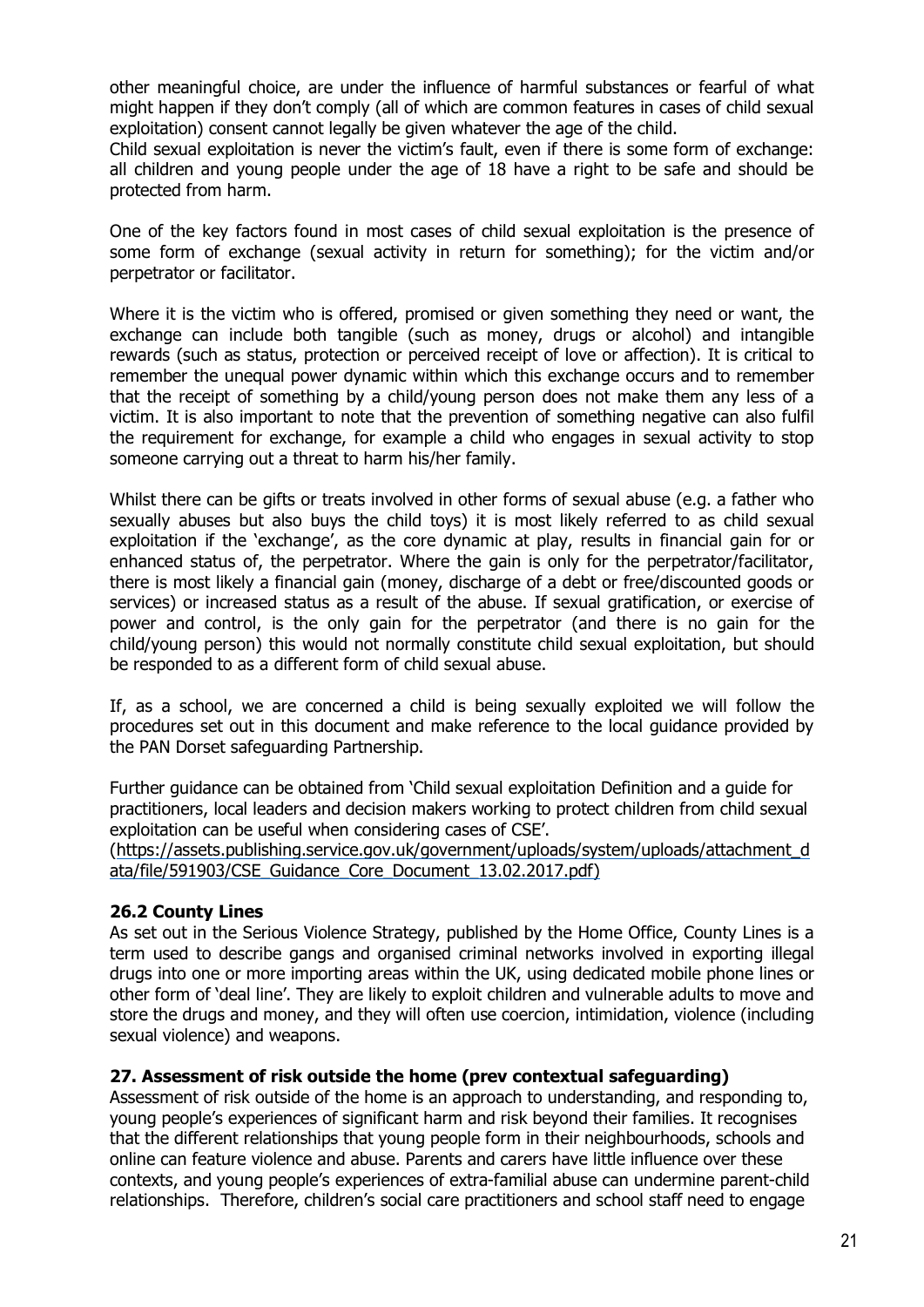with individuals and sectors who do have influence over/within extra-familial contexts, and recognise that assessment of, and intervention with, these spaces are a critical part of safeguarding practices. Assessment of risk outside of the home, therefore, expands the objectives of child protection systems in recognition that young people are vulnerable to abuse in a range of social contexts. If, we are concerned a child is being exploited in an extra-familiar context, as previously outlined, we will follow the procedures set out in this document and consult or refer to children's social care.

[\(https://contextualsafeguarding.org.uk/\)](https://contextualsafeguarding.org.uk/)

#### **28. Female Genital Mutilation (FGM)**

Female Genital Mutilation (FGM) comprises all procedures involving partial or total removal of the external female genitalia or other injury to the female genital organs. This procedure is typically performed on girls between the ages of 4 and 13 but on some cases, it is performed on new-born infants or on young women before marriage or pregnancy.

If we are concerned that a child may be at risk of FGM we will follow the Pan Dorset Safeguarding Partnership guidance following the referrals procedure.

#### **28.1 FGM Mandatory Reporting Duty**

Section 5B of the Female Genital Mutilation Act 2003 (as inserted by section 74 of the Serious Crime Act 2015) places a statutory duty upon teachers, along with social workers and healthcare professionals, to report to the police where they discover (either through disclosure by the victim or visual evidence) that FGM appears to have been carried out on a girl under 18. Those failing to report such cases will face disciplinary sanctions. It will be rare for teachers to see visual evidence, and they should not be examining pupils, but the same definition of what is meant by "to discover that an act of FGM appears to have been carried out" is used for all professionals to whom this mandatory reporting duty applies. [\(https://pandorsetscb.proceduresonline.com/p\\_referrals.html\)](https://pandorsetscb.proceduresonline.com/p_referrals.html)

**28.2 So-called 'honour-based' Abuse**

Honour based abuse is a collection of practices which are used to control behaviour within families or other social groups. To protect perceived cultural religious beliefs and or honour. Such violence can occur when perpetrators perceived that a relative has shamed the family and or the community by breaking the honour code. For young victims this is a form of child abuse and a serious abuse of human rights. It can be distinguished from other forms of violence as it is often committed with some degree of approval and or collusion for family rand or the community members. Women and men, and younger members of the family can all be involved in the abuse. Any suspicion or disclosure of violence or abuse against a child in the name of honour will be treated seriously and an immediate referral to Children's Social Care will be made with reference to the local Pan Dorset continuum of Need. [\(https://pandorsetscb.proceduresonline.com/p\\_referrals.html\)](https://pandorsetscb.proceduresonline.com/p_referrals.html)

#### **29. Preventing Radicalisation and Extremism**

From 1 July 2015 all schools must have regard to the statutory guidance issued under section 29 of the Counter-Terrorism and Security Act 2015, paragraphs 57-76 of the guidance are in relation to schools and child care providers, and states that schools should have due regard to the need to prevent people from being drawn into terrorism"

We will fulfil our responsibilities under the Prevent Duty. It is essential that staff are able to identify children who may be vulnerable to radicalisation and know what to do when they are identified. Protecting children from the risk of radicalisation should be seen as part of schools' wider safeguarding duties, and is similar in nature to protecting children from other harms (e.g. drugs, gangs, neglect, sexual exploitation), whether these come from within their family or are the product of outside influences.

We aim to build pupils' resilience to radicalisation by promoting fundamental British values and enabling them to challenge extremist views. The Prevent duty is not intended to stop pupils debating controversial issues. On the contrary, the school will provide a safe space in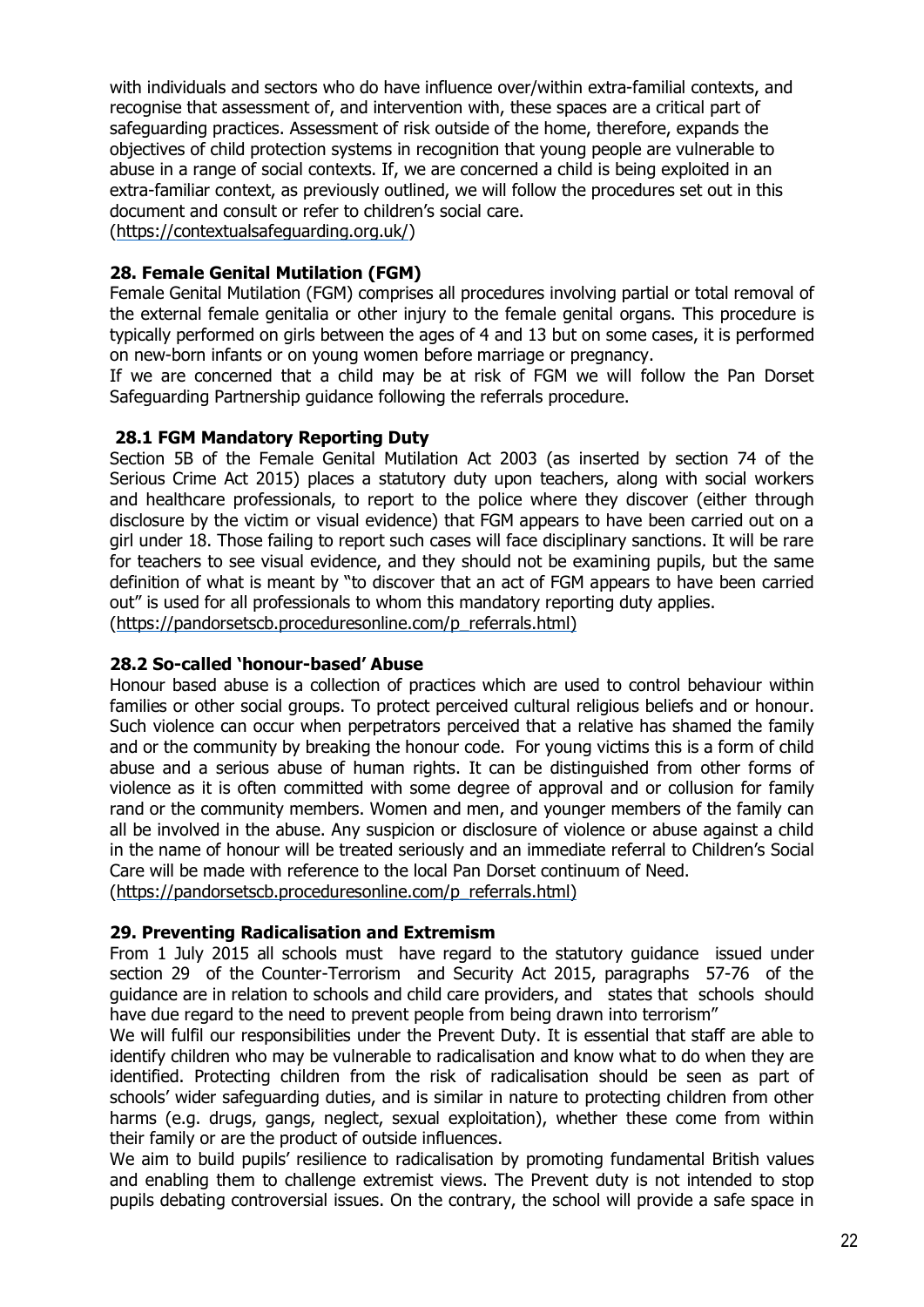which children, young people and staff can understand the risks associated with terrorism and develop the knowledge and skills to be able to challenge extremist arguments. We will be mindful of the risk of children being exposed to extremist materials via the internet. If we are concerned, we will follow safeguarding procedures and refer to the Pan Dorset Safeguarding Children's Partnership's guidance on Prevent.

[\(https://pandorsetscb.proceduresonline.com/p\\_sg\\_ch\\_extremism.html?zoom\\_highlight=prev](https://pandorsetscb.proceduresonline.com/p_sg_ch_extremism.html?zoom_highlight=prevent+duty) [ent+duty\)](https://pandorsetscb.proceduresonline.com/p_sg_ch_extremism.html?zoom_highlight=prevent+duty)

#### **29.1 Channel**

Channel is a voluntary, confidential support programme which focuses on providing support at an early stage to people who are identified as being vulnerable to being drawn into terrorism. Prevent referrals may be passed to a multi-agency Channel panel, which will discuss the individual referred to determine whether they are vulnerable to being drawn into terrorism and consider the appropriate support required. A representative from the school or college may be asked to attend the Channel panel to help with this assessment. An individual's engagement with the, programme is entirely voluntary at all stages.

#### **30. Children with Family members in Prison.**

There are around 200,000 children in England and Wales who have a parent sent to prison each year. This places the children at risk of poor outcomes, including poverty, stigma and isolation They may also suffer from poor mental health. NICCO provides information for professionals who work with the offender and their children to assist in mitigating the negative consequences for the children.

#### **31. Operation Encompass**

The Thomas Hardye School is an operation encompass school. Operation Encompass operates in all police forces across the UK, it assists the police and schools to work together to provide emotional and practical help to children who are victims of Domestic abuse. The system ensures that when police are called to an incident of domestic abuse, where there are children in the household who have experienced the domestic incident, the police will inform the key adult (Our Key adults are: Jon Dean, Juli Neesam, Julia Gosling, Catherine Morgan, Charlie Dale and Abbie Tinsley in school before the child or children arrive at school the following day. This ensures that the school has up to date relevant information about the child's circumstances and can enable immediate support to be put in place, according to the child's needs.

#### **32. Homelessness**

Being homeless or being at risk of becoming homeless presents a real risk to a child's welfare. The designated safeguarding lead (and any deputies) will make a referral into the local housing Authority should they be concerned that a child in our school is about to become or has become homeless (this does not replace the referral to Childrens Social Care when a child/ren are at risk)

Indicators that a family may be at risk of homelessness include household debt, rent arrears, domestic abuse and anti-social behaviour, as well as the family being asked to leave a property. The Homelessness Reduction Act 2017 places a new legal duty on English councils so that everyone who is homeless or at risk of homelessness will have access to meaningful help including an assessment of their needs and circumstances, the development of a personalised housing plan, and work to help them retain their accommodation or find a new place to live.

most cases school and college staff will be considering homelessness in the context of children who live with their families, and intervention will be on that basis. When a child of 16/17 years is homeless and is estranged form parents a referral should be made to Childrens Social Care immediately. (KCSiE2021)

# **32.References**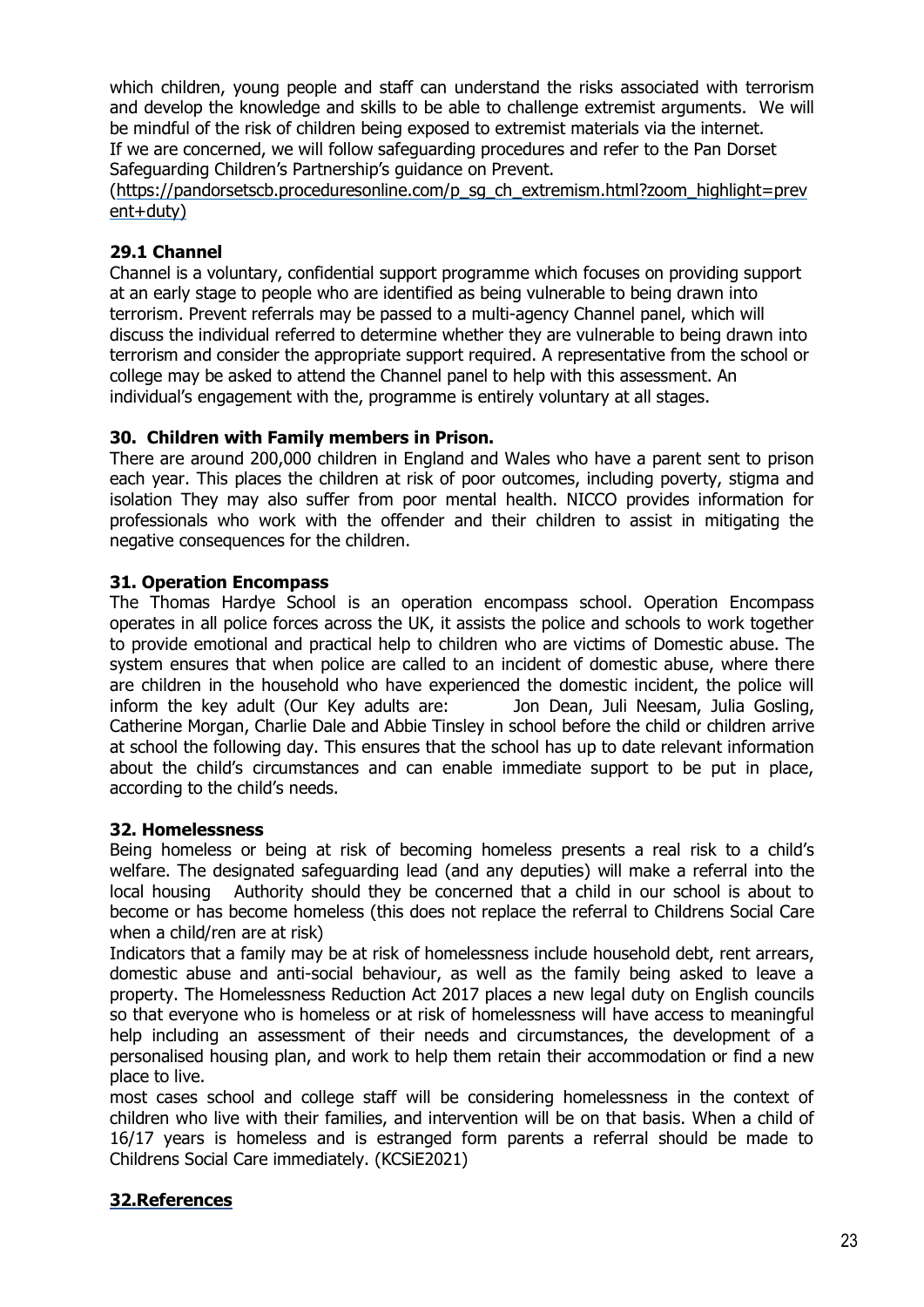Child sexual exploitation. Definition and guide for practitioners, local leaders and decision makers working to protect children from child sexual exploitation. (2017) Department for Education.

[https://assets.publishing.service.gov.uk/government/uploads/system/uploads/attachment\\_da](https://assets.publishing.service.gov.uk/government/uploads/system/uploads/attachment_data/file/591903/CSE_Guidance_Core_Document_13.02.2017.pdf) [ta/file/591903/CSE\\_Guidance\\_Core\\_Document\\_13.02.2017.pdf](https://assets.publishing.service.gov.uk/government/uploads/system/uploads/attachment_data/file/591903/CSE_Guidance_Core_Document_13.02.2017.pdf) . Accessed August 2021

Contextual Safeguarding Network [\(https://contextualsafeguarding.org.uk/](https://contextualsafeguarding.org.uk/) Accessed August 2021.

**Elective home education (EHE) information for parents. Dorset Council [https://www.dorsetcouncil.gov.uk/education-and-training/schools-and](https://www.dorsetcouncil.gov.uk/education-and-training/schools-and-learning/elective-home-education-ehe-information-for-parents.aspx)[learning/elective-home-education-ehe-information-for-parents.aspx](https://www.dorsetcouncil.gov.uk/education-and-training/schools-and-learning/elective-home-education-ehe-information-for-parents.aspx) Accessed August 2021.**

[Educating](https://www.dorsetcouncil.gov.uk/education-and-training/schools-and-learning/elective-home-education-ehe-information-for-parents) your child at home - Dorset Council accessed August 2021.

Keeping children Safe in Education, statutory guidance for Schools. September 2021. Department for Education.

Mental Health and Behaviour in Schools. (2018) DFE. Mental health and [behaviour](https://assets.publishing.service.gov.uk/government/uploads/system/uploads/attachment_data/file/755135/Mental_health_and_behaviour_in_schools__.pdf) in schools [\(publishing.service.gov.uk\)](https://assets.publishing.service.gov.uk/government/uploads/system/uploads/attachment_data/file/755135/Mental_health_and_behaviour_in_schools__.pdf) Accessed August 2021

National Information centre on children of offenders. <https://www.nicco.org.uk/> Accessed August 2021

Operation Encompass Home : Operation [Encompass](https://www.operationencompass.org/) Accessed Sept 2021.

#### **Pan-Dorset Safeguarding Children Partnership (SCP) Policies and Procedures Manual <https://pandorsetscb.proceduresonline.com/>accessed August.2021**

Preventing and Tackling Bullying. Advice for headteachers, staff and governing bodies. (2017). Department for Education.

[https://assets.publishing.service.gov.uk/government/uploads/system/uploads/attachment\\_da](https://assets.publishing.service.gov.uk/government/uploads/system/uploads/attachment_data/file/623895/Preventing_and_tackling_bullying_advice.pdf) [ta/file/623895/Preventing\\_and\\_tackling\\_bullying\\_advice.pdf](https://assets.publishing.service.gov.uk/government/uploads/system/uploads/attachment_data/file/623895/Preventing_and_tackling_bullying_advice.pdf) . Accessed August 2021

Referrals- Pan -Dorset Safeguarding Children Partnership [https://pandorsetscb.proceduresonline.com/p\\_referrals.html\)](https://pandorsetscb.proceduresonline.com/p_referrals.html). accessed Aug 2021

Serious Violence Strategy. (2018). HM Government <https://www.gov.uk/government/publications/serious-violence-strategy>Accessed August 2021

[Supporting](https://pandorsetscb.proceduresonline.com/p_sg_ch_extremism.html) Children and Young People Vulnerable to Violent Extremism [\(proceduresonline.com\)](https://pandorsetscb.proceduresonline.com/p_sg_ch_extremism.html) . Accessed August 2021

The Prevent duty. Departmental advice for schools and childcare providers (2015) DFE. Advice template [\(publishing.service.gov.uk\)](https://assets.publishing.service.gov.uk/government/uploads/system/uploads/attachment_data/file/439598/prevent-duty-departmental-advice-v6.pdf) Accessed August 2021

The use of Reasonable force in schools (2013) Use of reasonable force in schools - GOV.UK (www.gov.uk) Accessed August 2021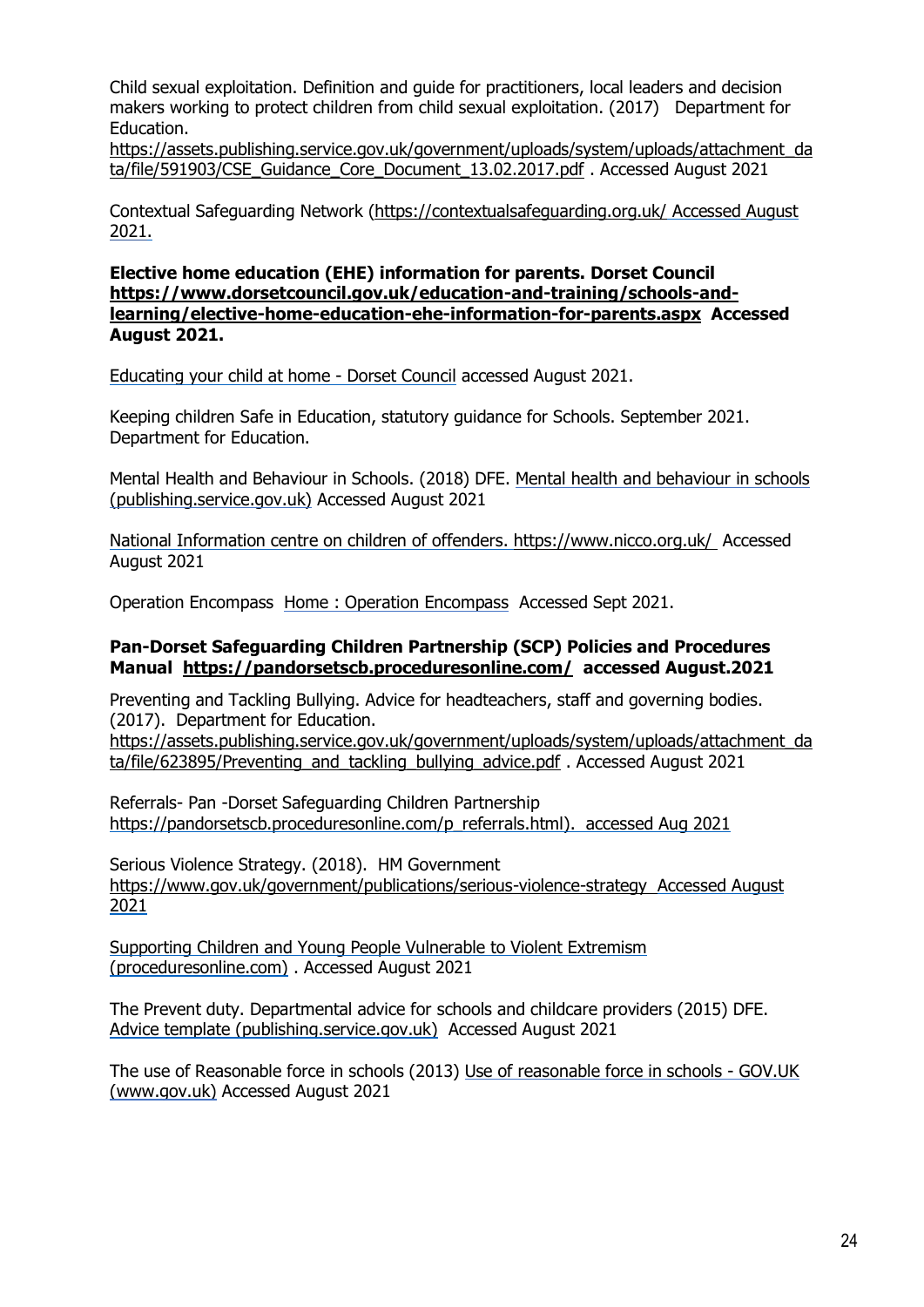# **Appendix 1**

#### **Useful contacts**

Local authority Designated Officer (LADO) 01305 221122 Email: lado@dorsetcc.gov.uk

Children's Advice and Duty service (ChaD) 01305 228558

Safeguarding and Standards Advisor's Schools Ann Shaw 01305228329 Louise Dodds 01305228328 Email: SafeguardingAndStandardsAdvisors@dorsetcouncil.gov.uk